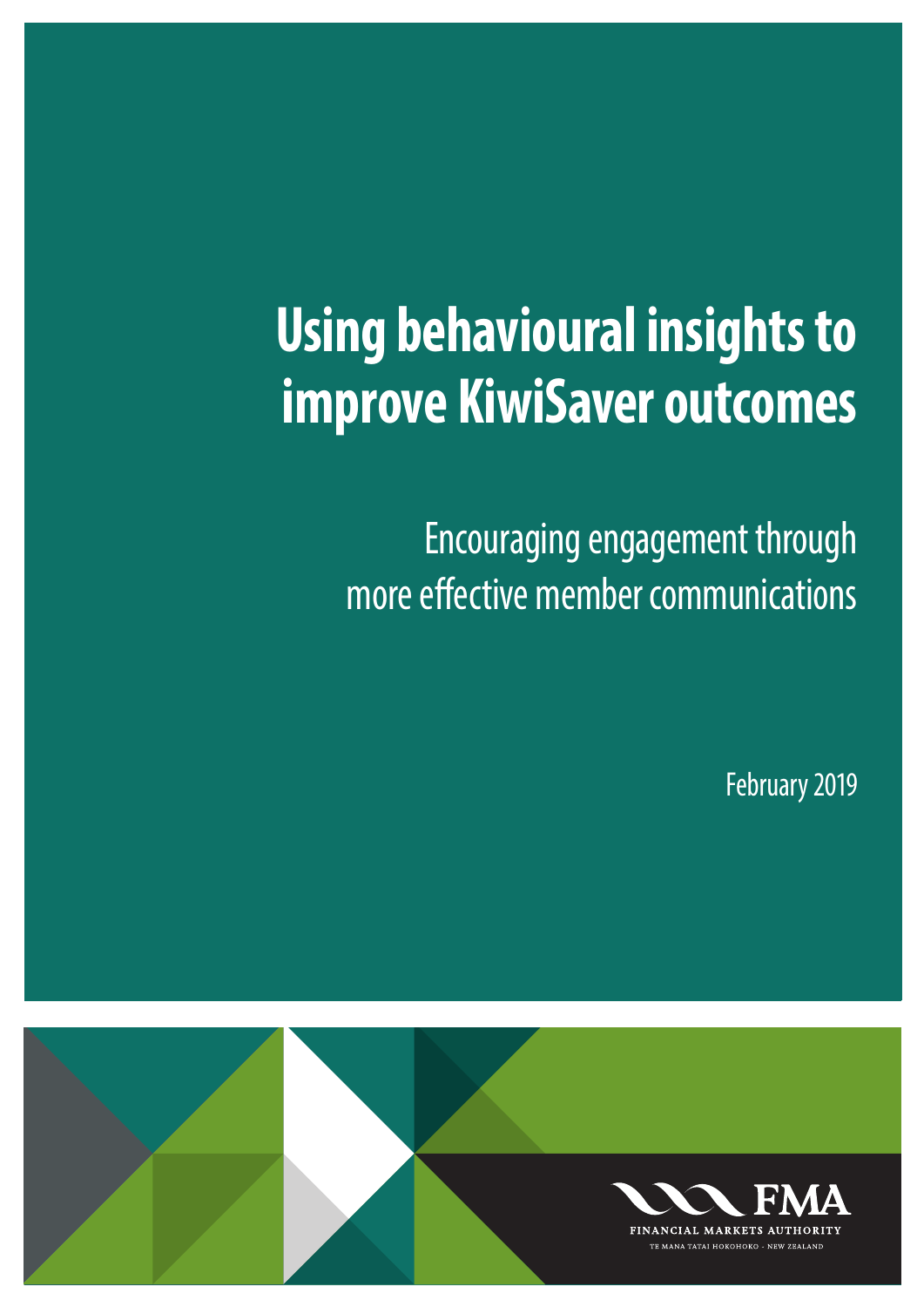# **Using behavioural insights to improve KiwiSaver outcomes**

### **Encouraging engagement through more effective member communications**

This report describes the results of a behavioural insights randomised control trial.

We would like to thank:

- Dr Marcos Pelenur from the Ministry of Business, Innovation and Employment for his expert guidance in overseeing this trial.
- ANZ Wealth for its participation in the trial and for publicly sharing examples of their communications.

This copyright work is licensed under the Creative Commons Attribution 3.0 New Zealand licence. You are free to copy, distribute and adapt the work, as long as you attribute the work to the Financial Markets Authority and abide by the licence terms. To view a copy of this licence, visit [creativecommons.org/licenses/by/3.0/nz/](http://creativecommons.org/licenses/by/3.0/nz/)

Please note that the Financial Markets Authority logo may not be used in any way that infringes any provision of the *Flags, Emblems, and Names Protection Act 1981*. Attribution to the Financial Markets Authority should be in written form and not by reproduction of the Financial Markets Authority logo.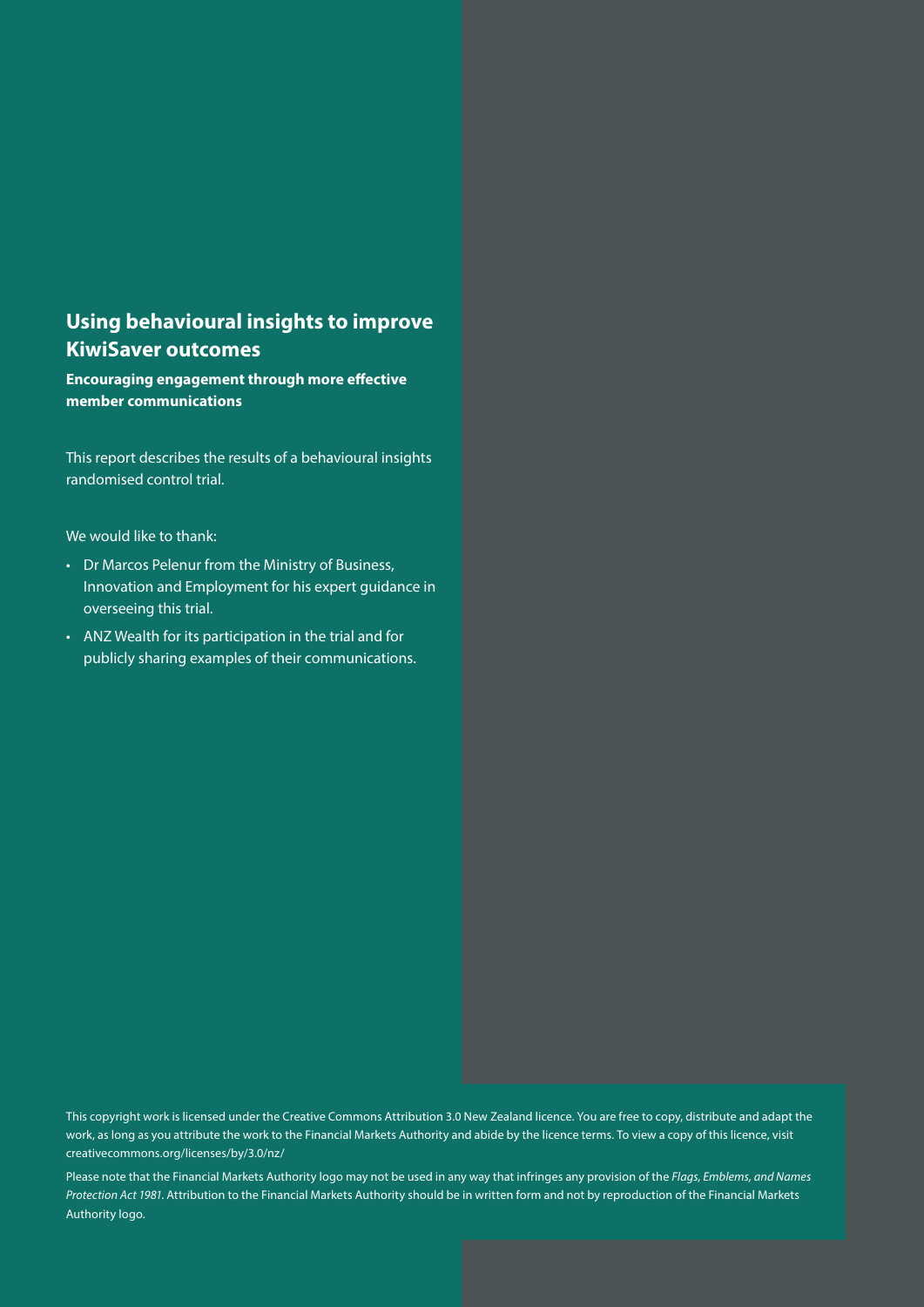# **Contents**

| <b>Executive summary</b>                               | $\overline{\mathbf{2}}$ |
|--------------------------------------------------------|-------------------------|
| <b>About the trial</b>                                 | 3                       |
| Our approach                                           | 4                       |
| The results – what we found                            | 6                       |
| 1. Impact on uptake of advice                          | 6                       |
| 2. Impact on fund choice                               | 7                       |
| 3. Impact on contributions                             | 9                       |
| <b>Conclusions and next steps</b>                      | 11                      |
| <b>Appendix 1: Description of statistical analysis</b> | 1 <sub>3</sub>          |
| <b>Appendix 2: Correspondence</b>                      | 16                      |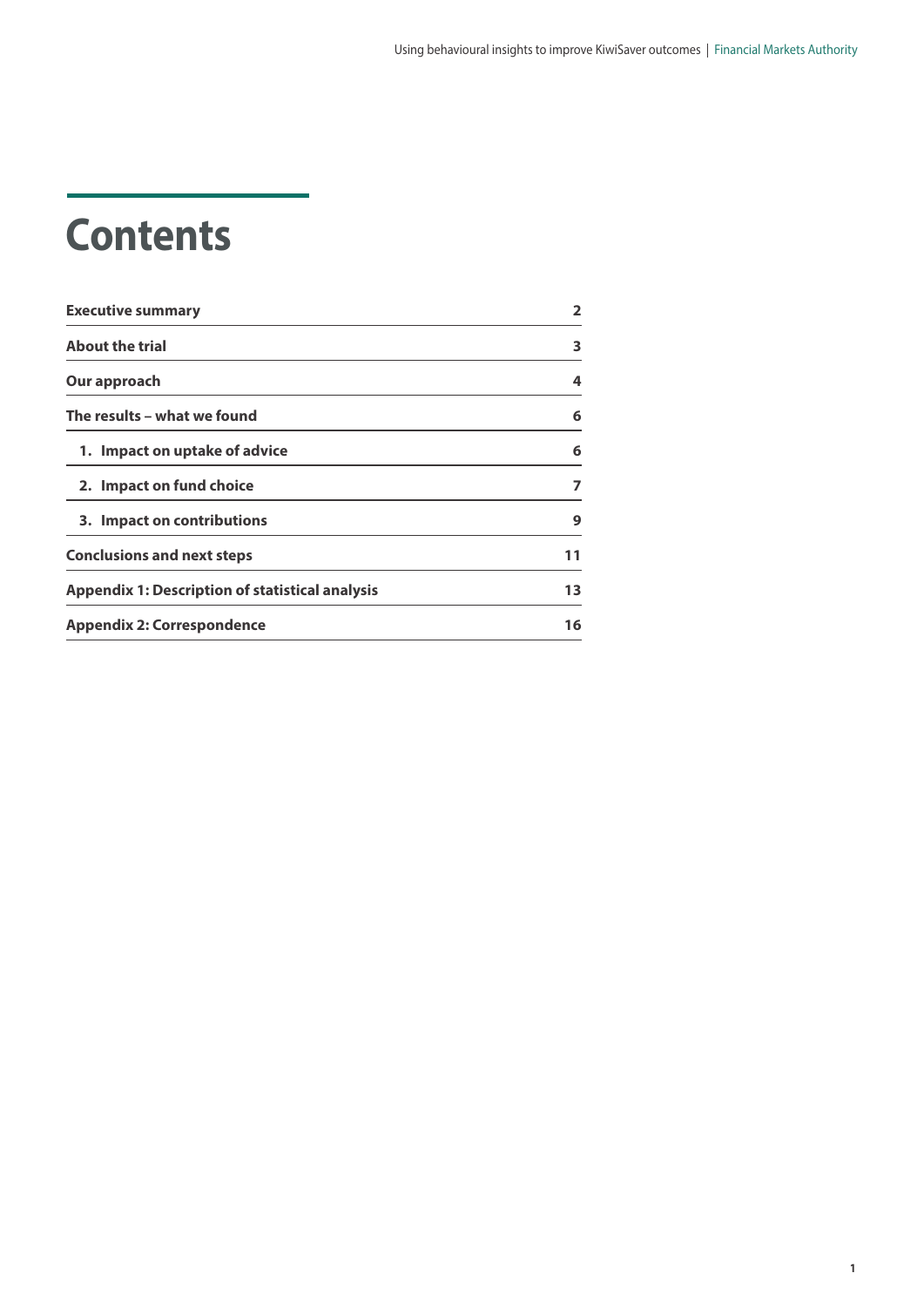# **Executive summary**

The New Zealand Government has a high-level policy intent to encourage long-term savings in order to increase wellbeing and financial independence. To contribute toward this we are running a series of trials to test whether insights from behavioural economics can improve decision-making and outcomes for KiwiSaver members. This report provides results from our second trial. This trial was run with KiwiSaver provider ANZ, showing how changes to letters and adding more relevant communication channels can significantly change behaviour.

Members of ANZ's KiwiSaver scheme who have chosen the Lifetimes option receive a letter at age 56. The aim of the trial was to see if including behavioural prompts in the letter makes it more likely they will:

- take up an offer of financial advice,
- make an active choice about which fund they are in, and/or
- increase their contributions.

The trial had two phases, from June to October 2017 and January to July 2018.

Phase one included 2,055 Lifetimes members. We sent half the members the original letter (the control) and the other half received a revised letter (the treatment) as a randomised controlled trial. We also attempted 400 phone follow-ups across a random sample of members.

Phase two included 2,364 Lifetimes members. We continued sending either the original or the revised letter but those who had provided an email address also received a follow-up email.

## **What we found**

• The members who received a revised letter (the treatment group) were more likely to use online tools, but no one contacted the advice service.

- Follow-up phone calls were more successful with this group, encouraging a handful of members to talk to an adviser and some others to say they would talk to an adviser in future.
- We found that including links in the email (issued in phase two of the trial) increased the number of visits to a tool.
- We were able to statistically verify fund choice behaviour. While absolute numbers were low, members who received the revised letter in phase one were 212% more likely to make an active fund choice compared to those receiving the original letter. Sending a follow-up email made even more of an impact, with a further 118% making an active fund choice.
- The revised letter had no statistically significant effect on contribution amounts, but our analysis shows sending a letter (either the original or the revised version) caused a substantial jump in the number of members making an additional voluntary contribution. The follow-up email did statistically improve contribution amounts.
- During the trial, the markets experienced a period of volatility. This saw a spike of visits to ANZ's risk profile tool but did not result in a significant number of fund switches. This suggests investors value having resources available to check their decisions during a period of volatility, although we did not explicitly test this link.

These results demonstrate the importance of using follow-up communications such as phone calls and emails to encourage action.

We would like to see other KiwiSaver scheme providers using similar methods to improve engagement with their members.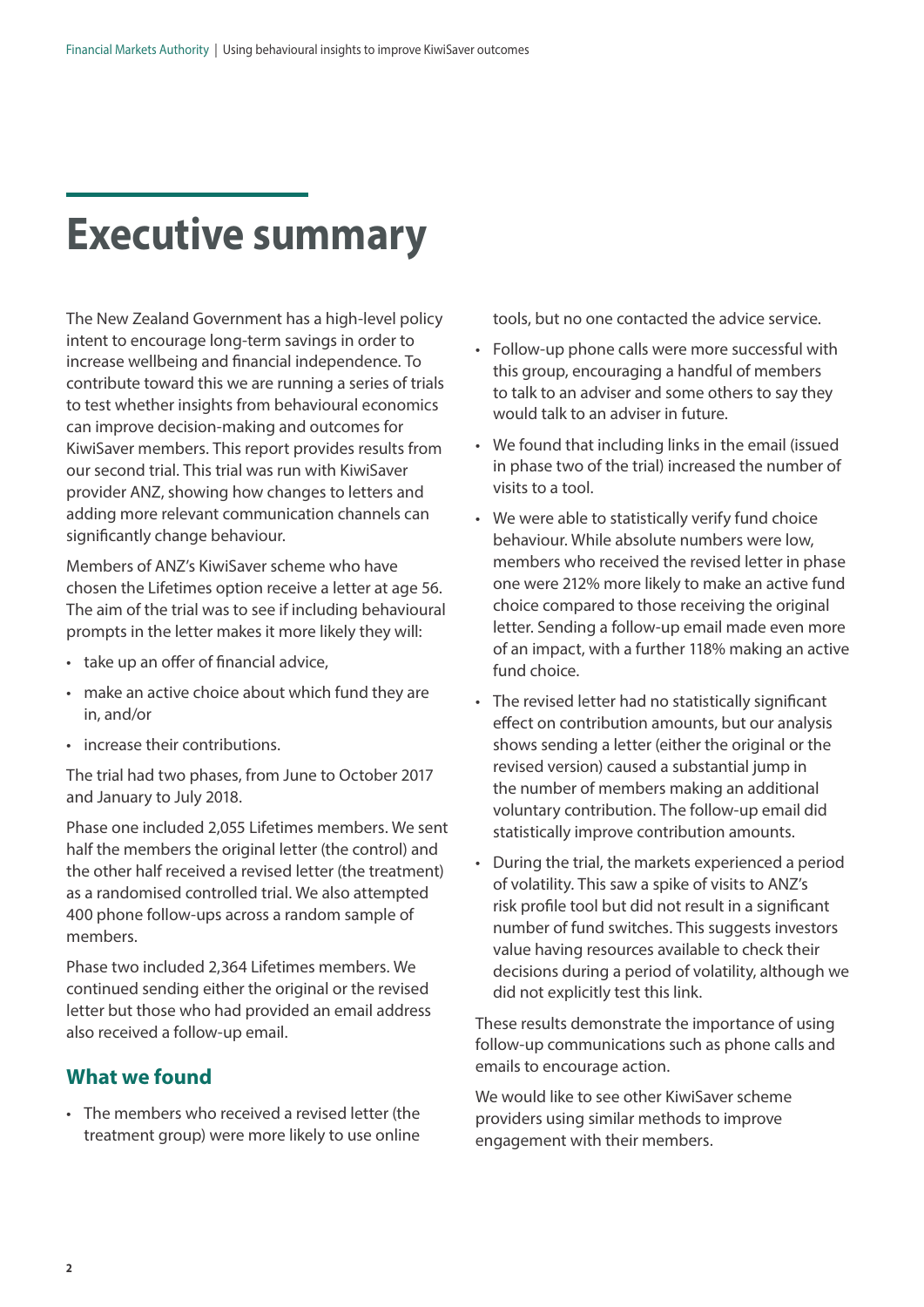# **About the trial**

# **Background to the trial**

The New Zealand Government has a high-level policy intent to encourage long-term savings in order to increase wellbeing and financial independence.

For many New Zealanders, KiwiSaver will make up a significant part of their retirement income, yet when it comes to making decisions about KiwiSaver, evidence suggests most New Zealanders have a 'set and forget' attitude. Once in a fund, people rarely switch, and over 430,000 members (from a total of 2.8 million) invest in a default fund, which may not be suitable for them. This puts New Zealanders at risk of not being adequately prepared financially for retirement.

This trial is the second in a series we are running to test whether insights from behavioural economics can improve decision-making and outcomes for KiwiSaver members. We are sharing these results with industry so all KiwiSaver scheme providers can learn from what works.

We ran our first trial in 2016 with KiwiWealth and results can be found [here.](https://fma.govt.nz/assets/Reports/170602-KiwiWealth-behavioural-insights.pdf)

# **The ANZ behavioural insights trial**

Approximately 50% (373,000) of ANZ's KiwiSaver members are in the ANZ 'Lifetimes' option. This option automatically allocates a member's savings based on age, starting with higher-risk funds when members are younger, progressively moving to lower-risk funds close to retirement.

When Lifetimes members reach age 56, they receive a letter explaining their investment has switched to a lower-risk fund. As the letter is transactional in nature and communicates something that has already happened, very few people take this further

step of seeking advice or making changes to their investments in this crucial lead-up time to retirement.

Research we conducted in 2017 showed people who get help with retirement planning – from an adviser, their family, a financial provider or their own research – are more confident about retirement.

ANZ research also suggests members aged 55 to 64 are more likely to increase contributions or pay lump sums into KiwiSaver because they tend to be in a better financial position. They also have less time to wait to access their money again.

Based on this research, we identified an opportunity to test whether including behavioural prompts in the fund change letter would encourage more KiwiSaver members to:

- take up the offer of financial advice,
- make an active choice about which fund they are in, and/or
- increase their contributions.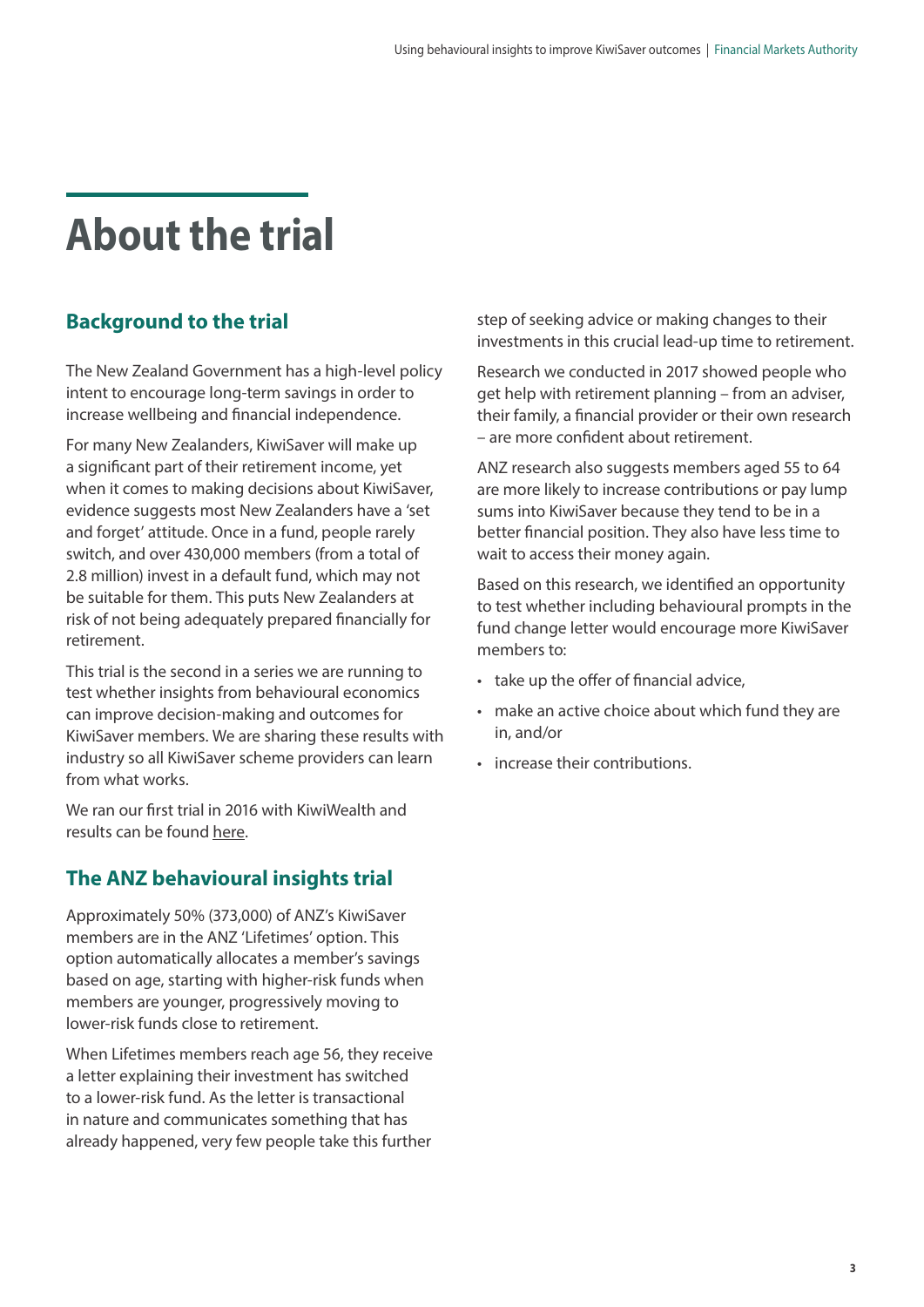# **Our approach**

We worked with ANZ's wealth division, and Dr Marcos Pelenur, a behavioural insights specialist employed by the Ministry of Business, Innovation and Employment. There were two phases to the trial.

## **Phase one**

ANZ's letter was rewritten using the 'EAST' framework. EAST stands for making it Easy, Attractive, Social and Timely. These are principles used in international studies (and our previous behavioural insights research) to bring about effective and measurable behavioural change<sup>1</sup>.

We applied the EAST principles to the ANZ revised letters and emails as follows:

#### Make it easy

- We provided direct website links to ANZ's KiwiSaver account calculator and a risk profile tool.
- We told readers they could change their fund easily through online internet banking.
- We had two clear calls to action using online tools and seeking advice.

#### Make it attractive

- We made the layout more visually engaging.
- We highlighted that the financial advice was 'free'.

#### Make it social

- We told readers most New Zealanders look for financial advice in their 50s.
- We included 'pretty common questions' other KiwiSaver investors ask at this stage, such as 'how much should I be contributing?'

### Make it timely

- We sent letters close to a member's birthday when their fund had recently changed.
- We urged readers to 'check now'.

Appendix 2 shows examples of the original and revised letters.

In total, 2,055 ANZ members were included in the trial. We sent half the original letters (the control) and half the revised letter (the treatment) using a random method. We sent letters from June to October 2017.

Behavioural research shows letters are typically not as effective at driving action as emails, and other communication channels are more effective at driving action. Approximately 20% of members who received a letter (selected at random) also received a call to test if this could prompt more action. ANZ positioned these calls as a follow-up to the letter. They offered members a short fund choice discussion (during which they could complete a fund switch if they wanted) or members could talk to an adviser. ANZ also asked members to complete a short survey.

100 follow-up calls were attempted in early October. A further 300 calls were attempted in November.

## **Phase two**

For phase two of the trial, we continued sending either the original or revised letter (the control) but we also sent half the members with up-to-date email addresses a follow-up email (the treatment).

We reviewed the characteristics of the members in the email vs non-email groups and confirmed there were no obvious differences to affect results. As in phase one, we based the email content on the EAST framework:

- We included a clear call to action in the subject line to make it timely – 'Check now'.
- In the sub-heading and main body text, we clearly communicated how easy it was to make a change ('Five minutes now').
- We used an attractive layout with clear calls to action

1: For more information about the 'EAST' framework, see [Using behavioural insights to improve financial capability](https://fma.govt.nz/assets/Reports/160420-Whitepaper-Behavioural-Insight.pdf)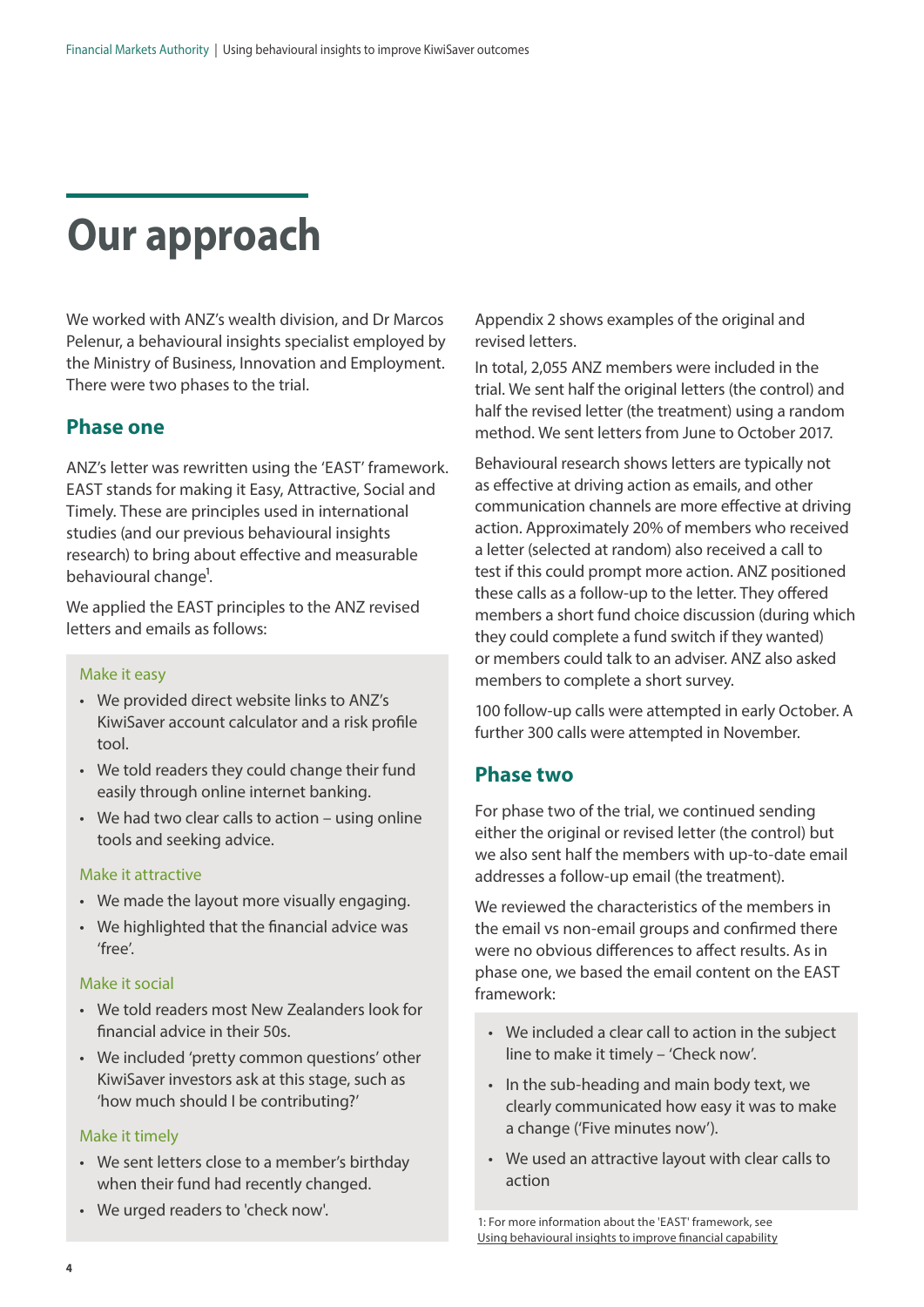The revised letter encouraged members to use a tool or get advice. The email provided an opportunity for different messaging. As the 'check you're on track' tool was more popular than the risk tool in phase one, we focused the email message on increasing contributions – including two examples showing the difference an increase in contributions would make.

The email can be found in Appendix 2.

Phase two of the trial included 2,364 members and ran from January to July 2018.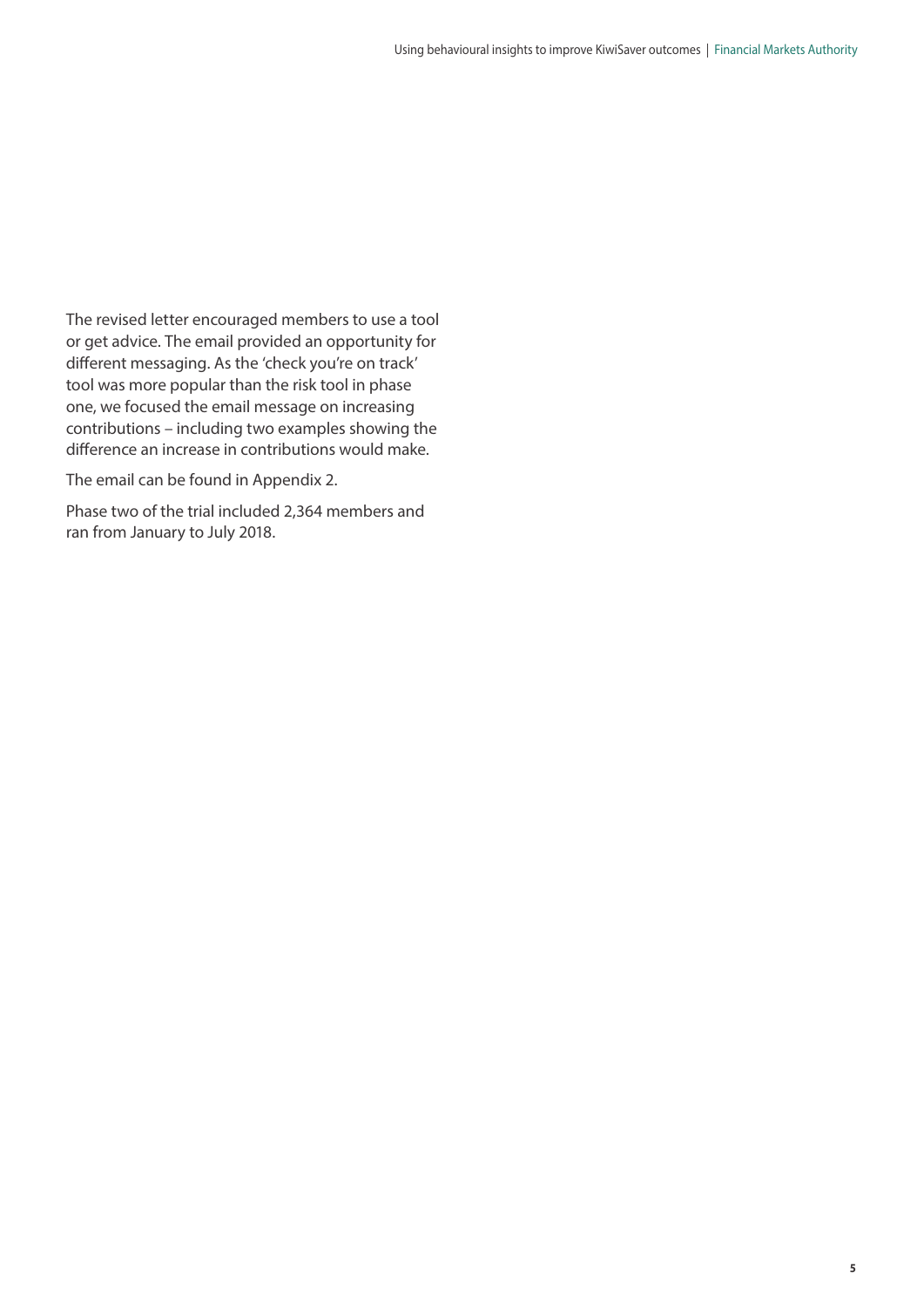# **The results**

## **What we found**

We used statistical models to analyse the data. Full details of our analysis are contained in Appendix 1. Where we have been unable to apply models, we have provided descriptive statistics.

The results below outline the impact of our actions in three areas:

- 1. Impact on uptake of advice.
- 2. Impact on fund choice.
- 3. Impact on contributions.

## **1. Impact on uptake of advice**

We analysed the data to see if our activities led to KiwiSaver members seeking financial advice, and if so, which worked best at effecting this behavioural change.

## **Members preferred online information sources to speaking to an adviser**

- 34 members visited the ANZ KiwiSaver account calculator and nine visited the risk profile tool using the trial-specific website addresses. Since only the revised letters had these website addresses, we can be confident this letter prompted the visits, even though we can't track links from a hard copy letter.
- No members called the advice line.

### **Phone calls were more successful at encouraging an advice conversation**

- Just under half the members on the calling list were contacted (47%).
- ANZ referred five members to their financial advice service, 'Wealth Direct'. A further five expressed interest in speaking to an Authorised Financial Adviser, but were too busy to commit to a time.

Two members used the ANZ KiwiSaver account calculator while on the phone, and no members used the risk profile questionnaire.

• Of those contacted, the majority were happy with their KiwiSaver account settings. Being 'too busy' was a reason for not wanting to discuss their KiwiSaver further.

## **More members visited the online tools during phase two**

- 70 members visited the KiwiSaver calculator and 285 visited the risk profile tool. It's likely the relative increase in calculator visits was due to the calculator link being included in the email. The website link for the risk profile tool wasn't included (we focused on a contributions message in the email) so the higher number of visits to this tool may be due to another factor.
- Early in phase two, there was a period of market volatility. It seems likely members went back to their letter to find the risk profile web address and to check they were in the correct fund. This saw 250 visits in the month of volatility with a further 25 the following month (see figure 1, below).

#### **Figure 1: Number if visits to the risk profile questionnaire during February market volatility**

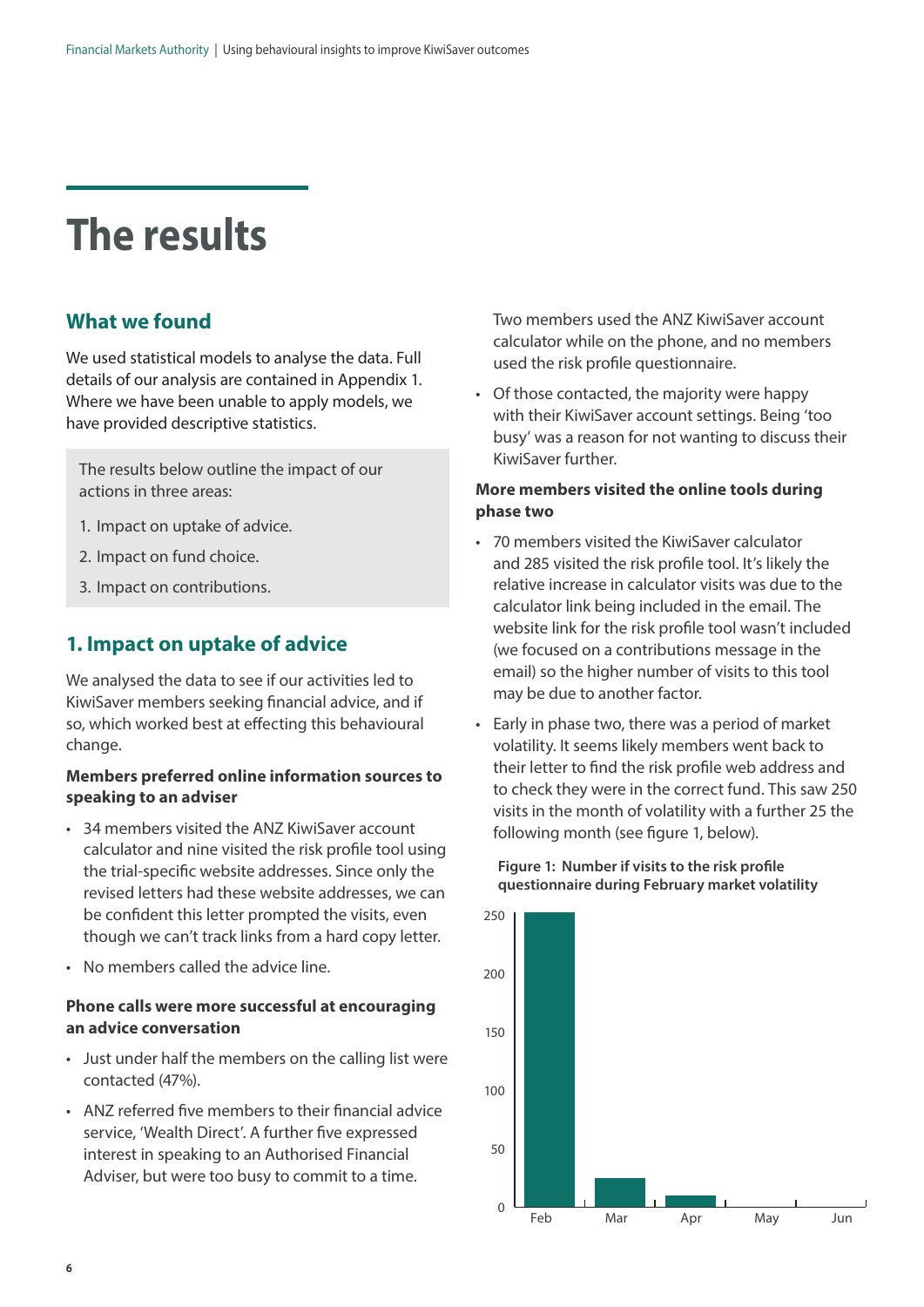# **2. Impact on fund choice**

We analysed the data to see if any of our revised communications prompted KiwiSaver members to choose a different fund. We found the following:

## **Members were more likely to switch funds after receiving a revised letter**

Table 1 shows the total number of members who made a fund switch after receiving either an original or revised letter.

**Table 1: Number of active switches**

|                    | Switch | <b>No</b><br>switch | <b>Total</b> | Switch<br>rate |
|--------------------|--------|---------------------|--------------|----------------|
| Original<br>letter | 8      | 1018                | 1026         | 0.78%          |
| Revised<br>letter  | 25     | 1004                | 1029         | 2.43%          |

Our analysis shows the effect of receiving a revised letter was statistically significant. Members were 212% more likely<sup>2</sup> to switch after receiving a revised letter.

The statistical analysis checked for the effect of gender, a member's Prescribed Investor Rate (PIR) (an indicator of their income) and the month we sent the letter. There were no statistically significant differences for these factors.

This indicates the messages in the revised letter were equally effective across gender, income level and the time of year ANZ sent the letter.



#### **Figure 2: Probability of actively switching after receiving original or revised letters**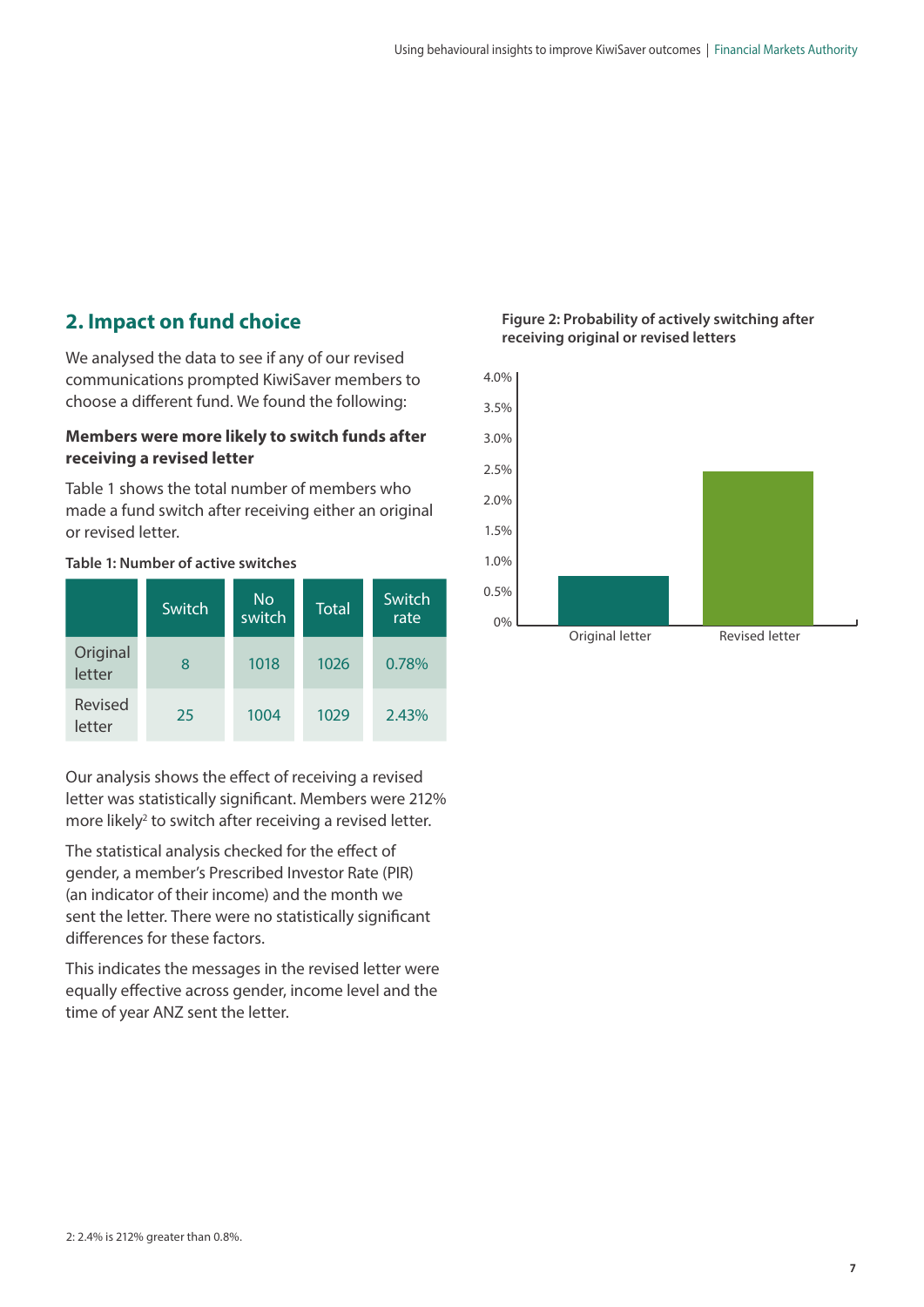## **Members were even more likely to switch funds after receiving a follow-up email**

The second phase of the trial tested whether a followup email increased the response rate. Phase one had already shown the revised letter was more effective, so we focused our analysis on the difference made by the follow-up email.

The table below shows the total number of members who made a fund switch decision.

### **Table 2: number of active switches**

|                        | Switch | <b>No</b><br>switch | <b>Total</b> | Switch<br>rate |
|------------------------|--------|---------------------|--------------|----------------|
| Letter<br>only         | 23     | 1620                | 1643         | 1.4%           |
| Letter<br>and<br>email | 22     | 699                 | 721          | 3.1%           |

Members receiving a letter plus an email were 118% more likely<sup>3</sup> to make an active switch out of the default Lifetimes fund on average, compared to members receiving a letter only. This result is relative.

The following chart shows the overall switching probability within each group.

### **Figure 3: Probability of actively switching after receiving follow-up email**



Again, we checked for the effect of gender, Prescribed Investor Rate (PIR), and the month we sent a letter.

Members on higher PIRs (indicative of higher incomes) experienced higher switch rates – making the PIR a statistically significant factor. Gender and the time of month we issued letters were not statistically significant. The latter result suggests the spike in visits to the risk profile questionnaire during the period of market volatility didn't statistically affect the number of fund switches.

### **Most members decided to stay in the balanced fund**

When a member turns age 56, the Lifetimes fund switches them from the Balanced Fund to the Conservative Balanced Fund.

In phase one of the trial (letter only), the majority of members who made an active fund choice went back to their original balanced fund. We saw the same result in phase two of the trial.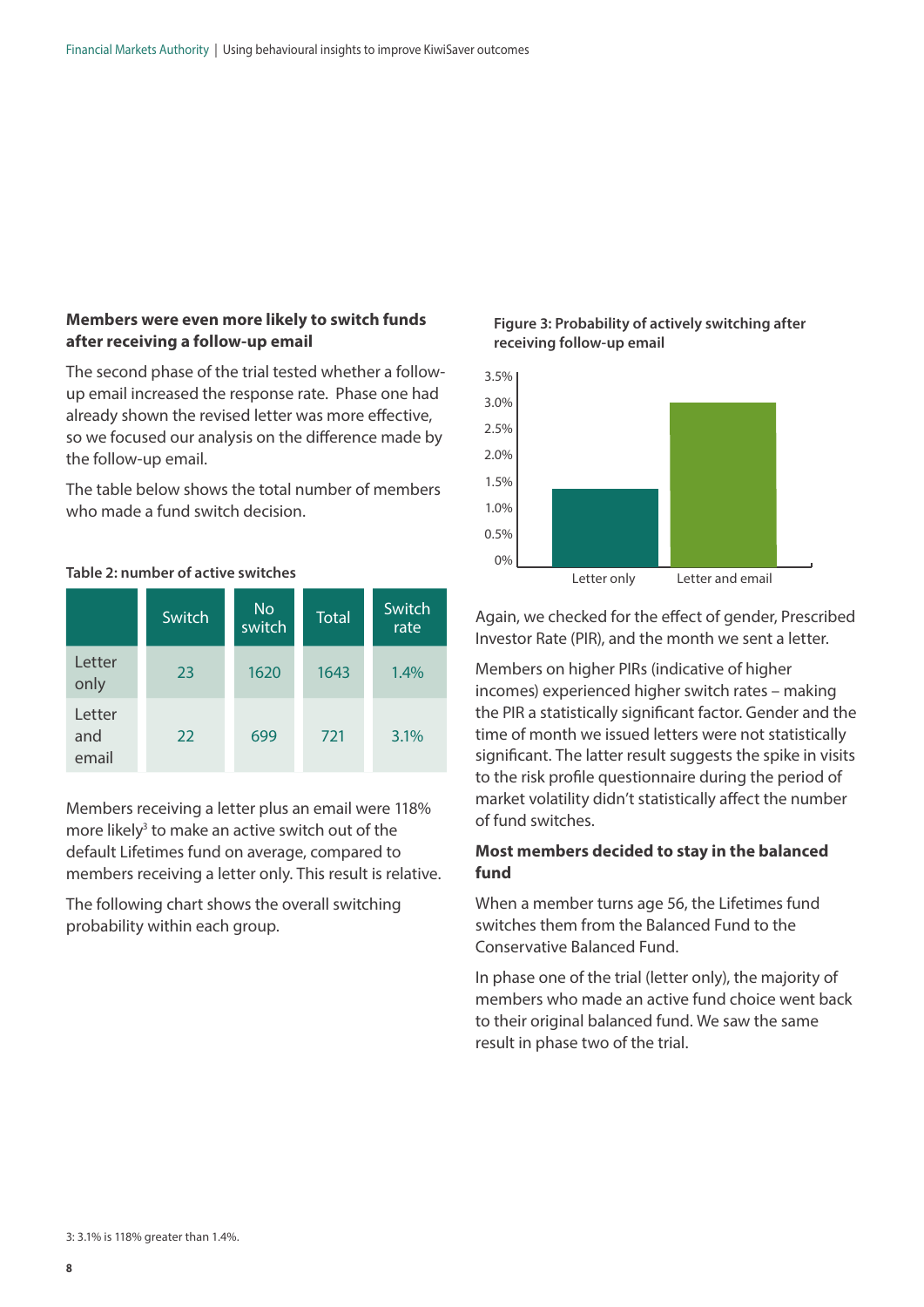|                    | <b>Balanced</b> | <b>Balanced</b><br>Growth | Growth |
|--------------------|-----------------|---------------------------|--------|
| Original<br>letter | 6               | 2                         | O      |
| Revised<br>letter  | 19              | 5                         |        |
| <b>Total</b>       | 25              |                           |        |

**Table 3: Funds chosen by those who switched – Phase one**

**Table 4: Funds chosen by those who switched – Phase two**

|                     | <b>Balanced</b> | <b>Balanced</b><br>Growth | Growth |
|---------------------|-----------------|---------------------------|--------|
| Letter only         | 18              |                           |        |
| Letter and<br>email | 14              | 4                         | 4      |
| <b>Total</b>        | 32              |                           | 5      |

ANZ surveyed 10 of the members who made a switch to explore the reasons for their fund choice.

Almost all members remembered receiving a letter and the majority said a letter had prompted them to consider switching funds. Of those that said a letter had prompted them, six out of seven of these members received the revised letter.

Only one of these members used a tool (the risk profile questionnaire) to help them decide on a fund. No members spoke to a financial adviser.

The primary reasons to switch were:

- looking for higher returns,
- having to work for longer, or
- seeing media coverage about fund choice.

Secondary reasons for switching include:

- wanting more control,
- not finding the age relevant to the fund they should be in, and
- KiwiSaver only being a small part of their retirement plan.

# **3. Impact on contributions**

To test the impact on contribution amounts we analysed total voluntary contribution amounts three months before and three months after receiving the letter. We also looked at whether adding an email increased contributions further.

## **Sending a letter increased voluntary contributions**

Our analysis showed a statistically significant jump in voluntary contributions after receiving a letter. Before the letter, six members made a voluntary contribution. This jumped to 330 members after the letter. This represents total contribution amounts of \$2,351 before the letter and \$76,544 after the letter. Figure 4 shows the spread of contribution amounts over three months (this shows median, upper and lower quartiles and outliers).

### **Figure 4: Spread of contribution amounts over three months**

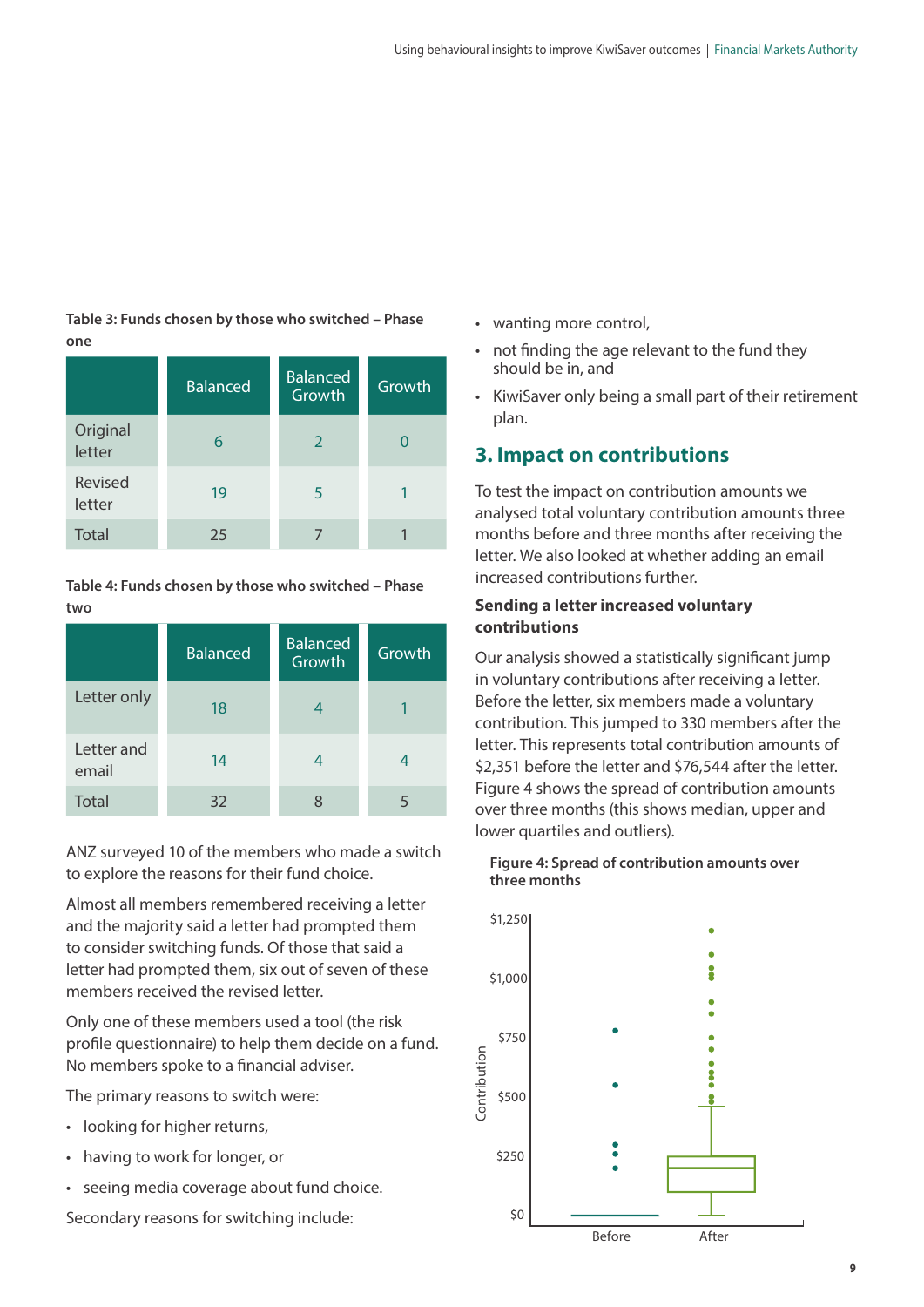However, the effect was not due to the revised wording. We could find no statistical difference between results for the original letters versus the revised letters. There was also no statistically significant result across gender, PIR or the month we issued the letter.

This means sending a letter, any letter, was enough to cause a lift in voluntary contribution amounts.

We ran a further statistical test to see if there was an underlying reason for the increase. ANZ provided a comparable list of 55 and 56 year olds who were in KiwiSaver funds but not in the Lifetimes fund. 55 year olds were included because ANZ didn't have as many 56 year olds sitting in the balanced funds as in the Lifetimes option – but since members of the trial group had only just turned 56 we felt this was appropriate. The analysis of this alternate group showed no statistically significant evidence of an underlying trend of increasing contributions over the period. This provides support for the trial conclusion that sending a letter increases voluntary contribution amounts.

#### **Adding an email increased contributions further**

During the second phase of the trial, the 'treatment' (the follow-up email) did make a statistically significant difference. 248 members made a voluntary contribution in the three months prior to the letters and emails being sent. However, 426 members made a voluntary contribution in the three months after we sent letters and emails. Total contributions rose from \$114,365 to \$157,746.

There were no statistical differences between gender, PIR and letter type. However, in phase two the month we sent a letter made a significant difference.

Contributions spiked in May/June. This is likely to be due to members making last minute contributions to receive their full member tax credit. We were also able to check the robustness of this result by comparing it to a similar alternate group. Again, there was no statistically significant evidence of an underlying trend of increasing contributions over the period.

Figure 5 shows how contributions jumped in both phase one and phase two.



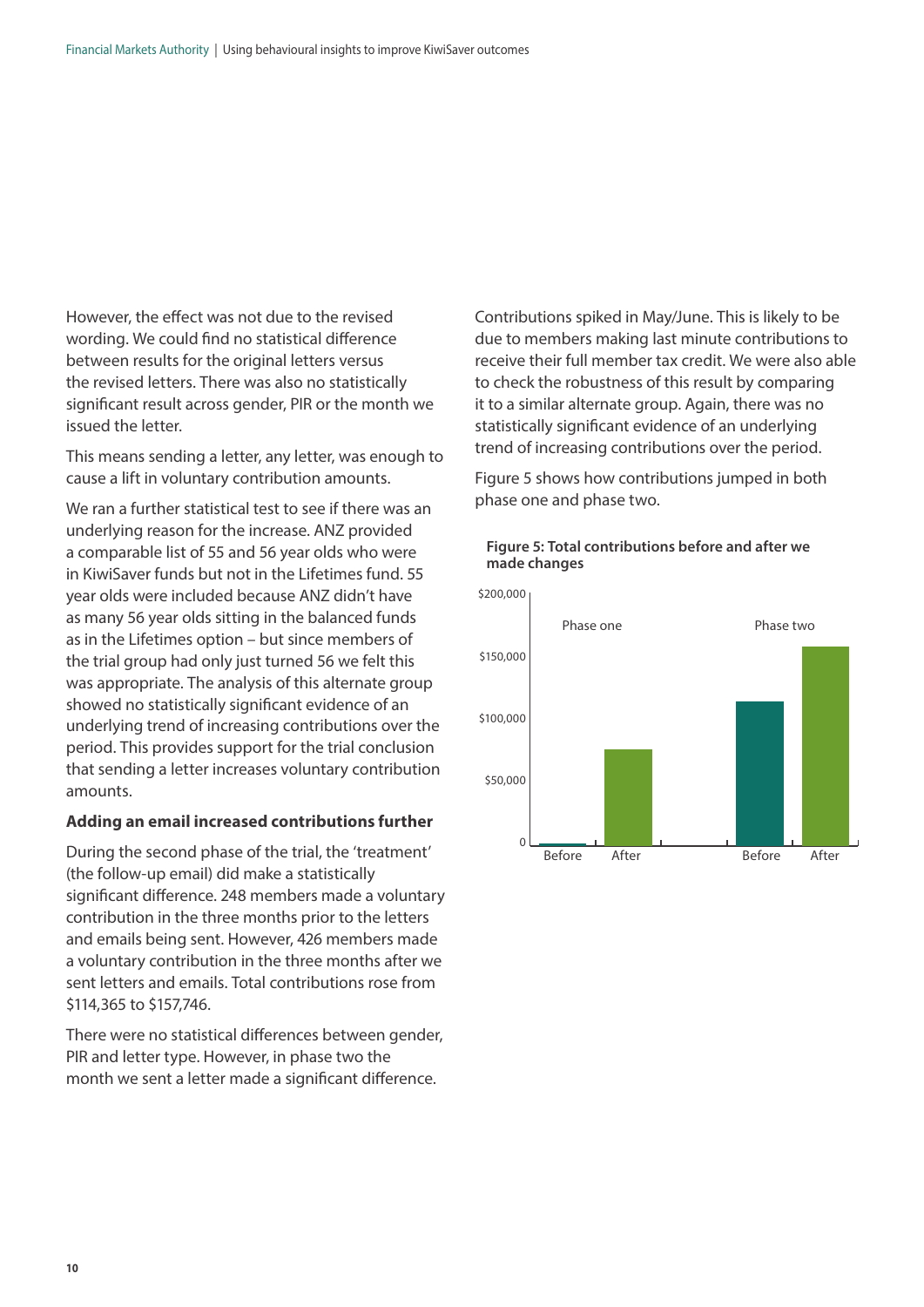# **Conclusions and next steps**

## **Applying behavioural insights to a written communication can change behaviour**

While the actual number of people making changes is relatively modest, if a provider has to send a letter or email anyway, they should endeavour to make it as effective as possible.

Emails that link to online tools, or enable the recipient to make a change directly, make actions easier and are more effective, but even a well-designed hard-copy letter can create change.

## **Behaviour change may be limited to relatively simple actions**

This trial in particular provides some insights about the actions a letter (or email) can encourage. We hoped the timing of the fund change letter (sent to those aged 56) would make it more likely people would take up the offer of financial advice. However, while some members used the online tools, no one called the advice line.

ANZ has offered some insights into this based on other customer campaigns and surveys. Their analysis suggests:

- The actions you are encouraging need to be small and easy to do. 'Advice' via online tools is easy and low commitment for members.
- Members perceive advice conversations as time-consuming and potentially difficult. Even making them 'free' isn't enough to encourage people to engage. ANZ's surveys with customers suggest advice is something their members would only consider during a significant life event.
- Encouraging an action similar to one the member is already taking may result in more success – this may be why the follow-up phone calls saw at least some interest in an advice conversation.

## **Communicating at the right time may make a difference**

We were surprised to see such a large jump in the numbers of people contributing. The amounts contributed were also relatively large – even more than the average voluntary contributions people make during ANZ's member tax credit campaigns.

Both versions of the letter included the member's current balance and congratulated them on turning 56. It may be this personalised prompt, at a time that is meaningful to members (less than 10 years until Government Superannuation payments begin) is what drove additional contributions. This would be consistent with international research<sup>4</sup> showing targeted communications and reaching people at the time they are making a decision is more effective at improving financial capability. Providers should bear this in mind as an effective tactic to encourage behavioural change.

## **We need to do further work to draw firm conclusions about contributions behaviour**

While we tracked changes in contributions behaviour, we didn't specifically design this trial with the objective of increasing contributions.

We can't be certain if it was the call to action in our letter, or the fact they got a follow-up that made more people contribute in phase two. We also don't know whether providing two examples of the effect of increasing contributions was better than just showing one. These are areas we could explore in future trials or activities.

## **Market volatility had no effect on fund choice**

Finally, an interesting result observed in this trial was the impact of market volatility.

<sup>4:</sup> The International Organization of Securities Commissions, 2015, Sound Practices for Investment Risk Education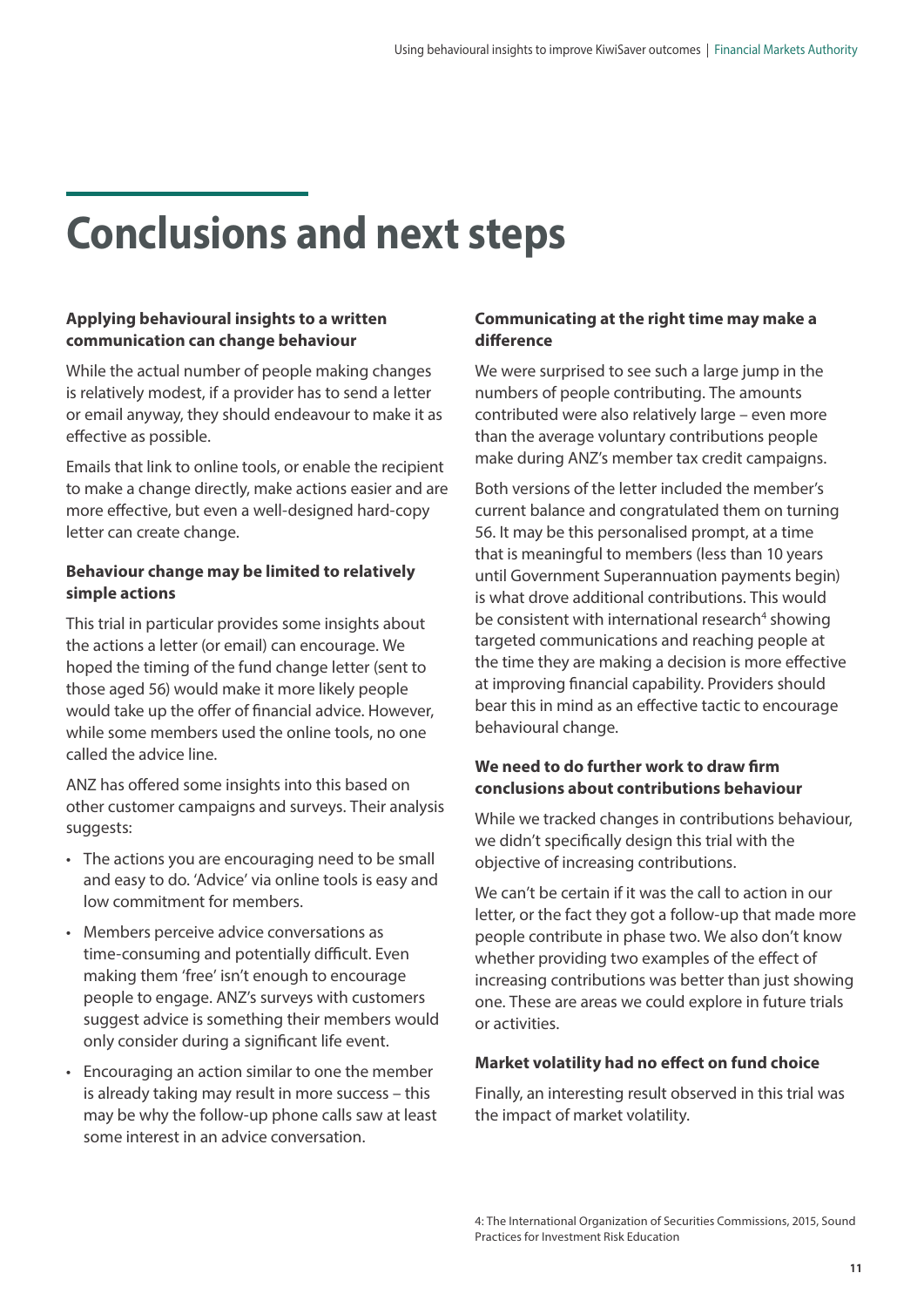One of the concerns about lack of engagement with KiwiSaver is that members may make poor decisions when markets are more volatile (for example, changing to a lower-risk fund and locking in losses) when it occurs. However, in this trial we didn't see that result.

It's not possible to draw firm conclusions from this. We don't know, for instance, whether:

- you would see more movement if the volatility was more significant or more sustained,
- the risk profile tool answered members' questions, reassuring them to stay,
- whether it was just natural inertia that meant people didn't switch.

Regardless, the big leap in visits to the risk profile tool suggests investors value online resources and may find them helpful with their decision-making.

#### **Implications for KiwiSaver scheme providers**

A key purpose of running these trials is to share what works – and what doesn't.

We've now demonstrated a second time that making changes to transactional communications can change behaviour. This offers a low-cost opportunity to make a significant difference to outcomes for members.

The findings also suggest written communications are not enough to encourage 'bigger' actions. Follow-up phone calls appear to offer an avenue to encourage advice conversations.

We encourage KiwiSaver scheme providers to review all the conclusions from this trial and consider how they might apply these lessons to their own member communication programmes.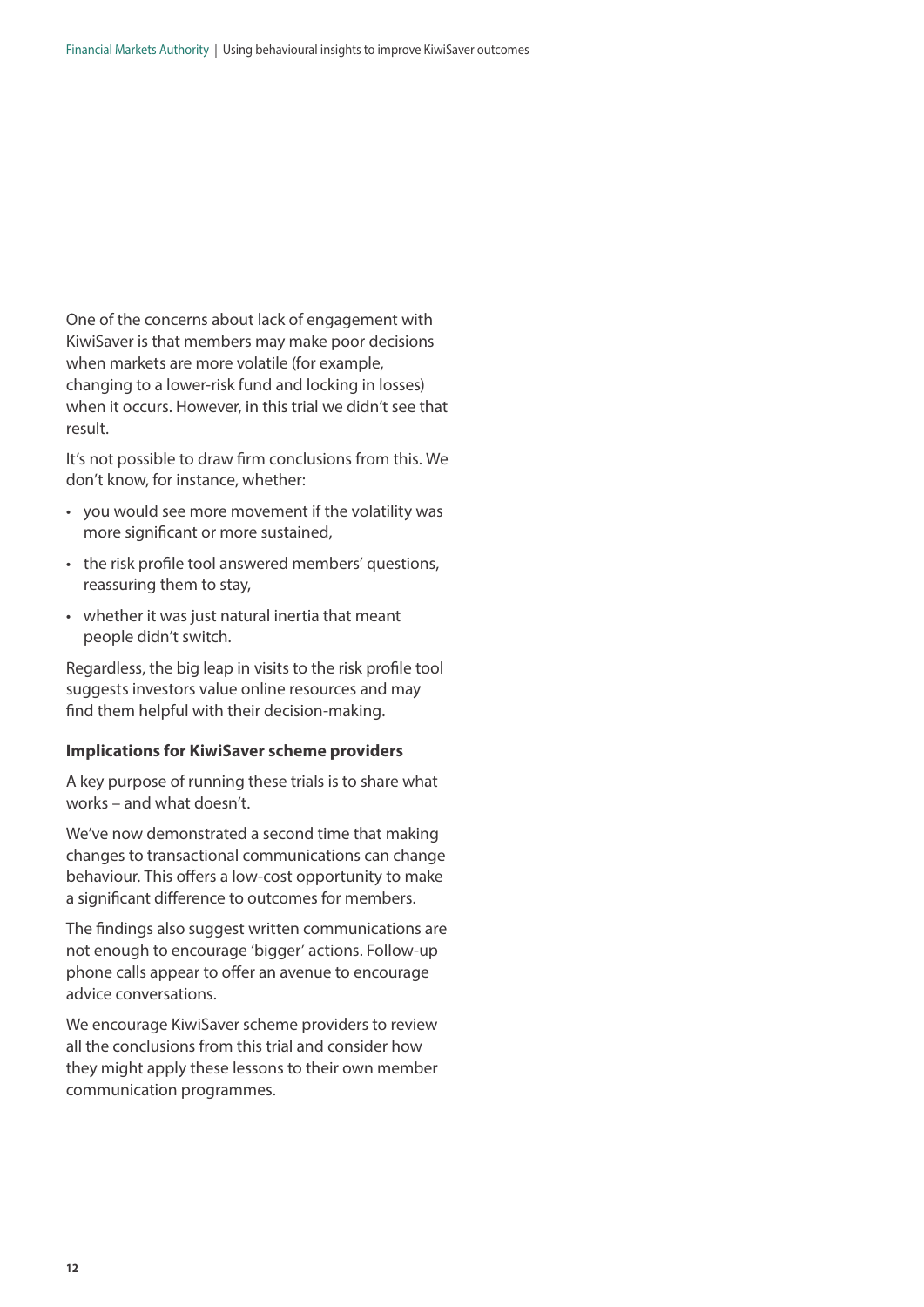# **Appendix 1: Description of statistical analysis**

# **Phase one results**

## Sample

- Number of Lifetimes members in trial = 2,078
- Members who left ANZ during the trial were excluded (n=23)
- So total sample is 2,055 (n=2,078 23)

## **Switching results – steps followed**

- First a balance check was done to determine if the demographics between group assignments (control/treatment) were comparable. Specifically we conducted tests of independence between group assignment (control/treatment) and other independent variables, specifically: gender; PIR; total voluntary contribution amount before receiving a letter; and difference between the average voluntary contribution before and after letters. Results show the groups are balanced – we didn't identify any bias.
- Following the balance check, we conducted the statistical analysis using a binomial logistic regression model. The initial model included the group assignment (revised letter/original), PIR, gender, the month the letter was sent, and the total voluntary contributions made before receiving the letter.
	- The gender of the member (male/female) was not a statistically significant variable in the model.
	- Overall, we also found the PIR was not statistically significant. It was treated as a categorical variable with three levels (10.5, 17.5, 28).
	- Overall, the month we sent the letter was also not statistically significant.
- The final full model therefore controlled for group assignment and the total voluntary contributions before the letter was sent.
- The null hypothesis  $(H_0)$  is that there is no difference between the probability of switching in the control or treatment group (i.e. they are the same).
- Results show a statistically significant difference, therefore the null hypothesis is rejected.
- The result indicates that a person receiving the revised letter is on average 212% more likely to make an active switch out of the default Lifetimes fund.
- This result is relative (treatment versus control).

## **Contribution results – steps followed**

- We created three new variables: total voluntary contribution over three months before receiving a letter, total voluntary contribution over three months after receiving a letter, and the difference between those totals (dependant variable used in modelling).
- We used an OLS regression model. The initial model included the group assignment (revised letter/original), the PIR, gender, the month we sent a letter, and total voluntary contributions before receiving a letter.
	- Gender of member (male/female) was not a statistically significant variable in the model.
	- Overall, we also found the PIR was not statistically significant. It was treated as a categorical variable with three levels (10.5, 17.5, 28).
	- Overall, the month we sent a letter was also not statistically significant.
- The final full model therefore controlled for group assignment and the total voluntary contribution before we sent a letter.
- The null hypothesis  $(H_0)$  is that there is no difference between the three-month total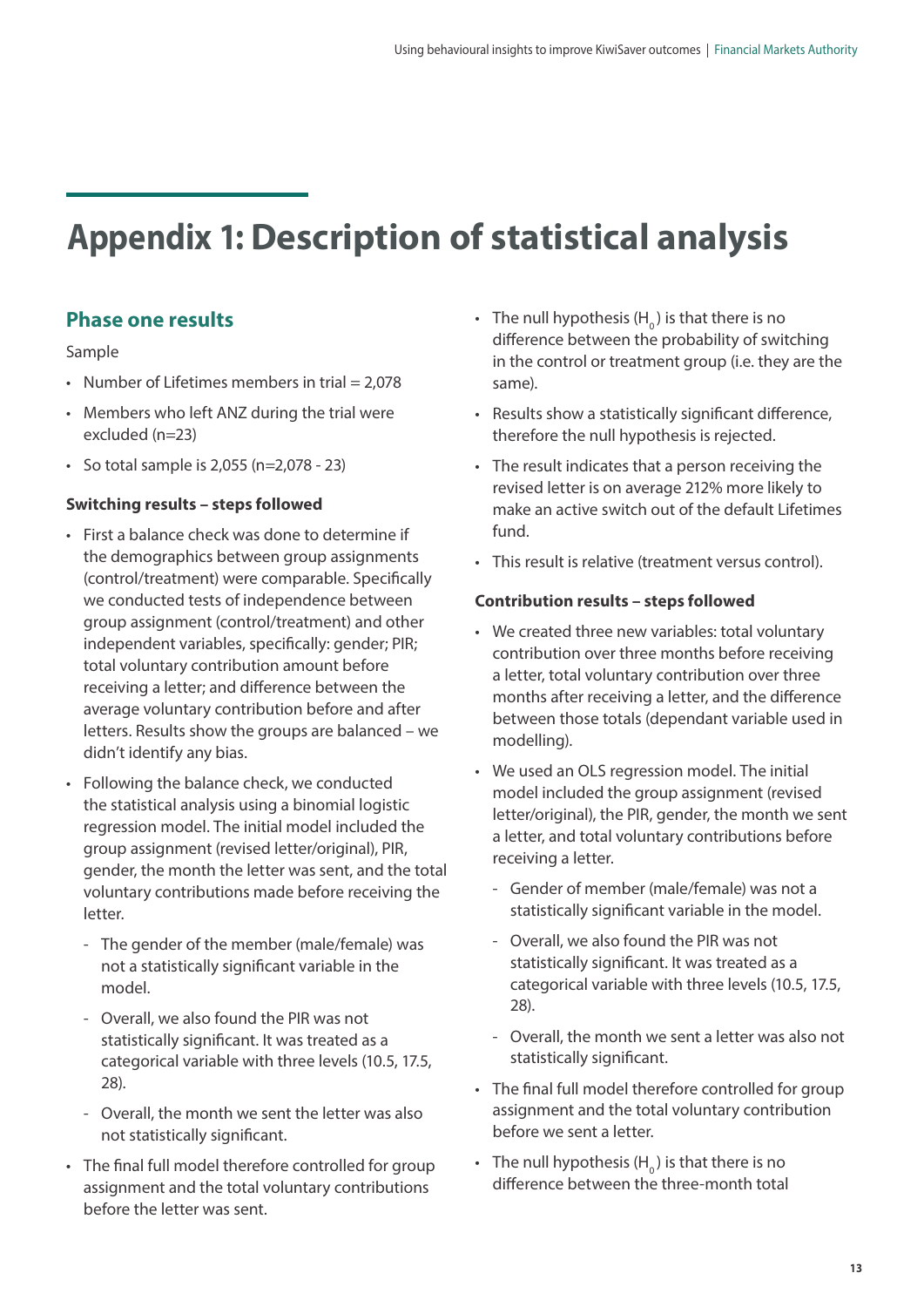voluntary contributions pre/post letter in the control or treatment group (i.e. the difference between voluntary contributions after receiving a letter are the same).

- Results show no statistically significant difference, therefore the alternate hypothesis is rejected.
- In summary, there was no change in the total voluntary contribution amounts (over three months) before or after receiving a letter between the control and treatment group.

Did voluntary contributions go up after receiving a letter? Steps followed:

- First, we tested the two variables (total voluntary contributions over three months before a letter, and total voluntary contributions over three months after receiving a letter) to determine if they were normally distributed. They were not, so a Wilcox Signed Rank test was used on the paired sample data, rather than a paired t-test.
- Results show a statistically significant difference between total voluntary contribution amounts before and after receiving a letter.
- From the sample, 325 individuals increased their voluntary contributions.

Alternate cohort analysis of contributions – steps followed:

- ANZ provided an alternative cohort of data for comparison. This data related to KiwiSaver members who were the same age but did not receive a letter.
- We used an OLS regression model.
- This showed there was no statistically significant evidence of an underlying trend of increasing contributions over the period (P-value=88%).

## **Phase two results**

The sample was as follows:

- Number of Lifetimes members in trial=2,435
- Members who left ANZ during the trial were excluded (n=68)
- Incomplete records (n=3)
- $\cdot$  Total sample is 2,364 (n=2,435 68 3).

We sent letters daily during the six-month period January to June 2018. We sent follow-up emails around the 15th of the following month to 739 members (treatment group). 1,696 members did not receive a follow-up email (control group).

#### **Switching results – steps followed**

- First we did a balance check to determine if we could compare the demographics between group assignments (control/treatment). Specifically, we conducted tests of independence between group assignment (control/treatment) and other independent variables, specifically: gender, PIR, and total voluntary contribution over three months before receiving the letter (for contributing members). Results were balanced for gender  $(P=74%)$  and contribution amount  $(P=69%).$
- The result for PIR (P=4.1%) was significant at the 5% level, suggesting PIR was not balanced across the (control/treatment) groups. It would be preferable to have relatively stable demographics between group assignments for all the independent variables. However, the association of one independent variable and the group assignments does not invalidate further analysis, albeit it does become more difficult to accurately estimate parameters in the statistical modelling.
- Following the balance check, we conducted statistical analysis using a binomial logistic regression model. The initial model included the group assignment, PIR, gender, month the letter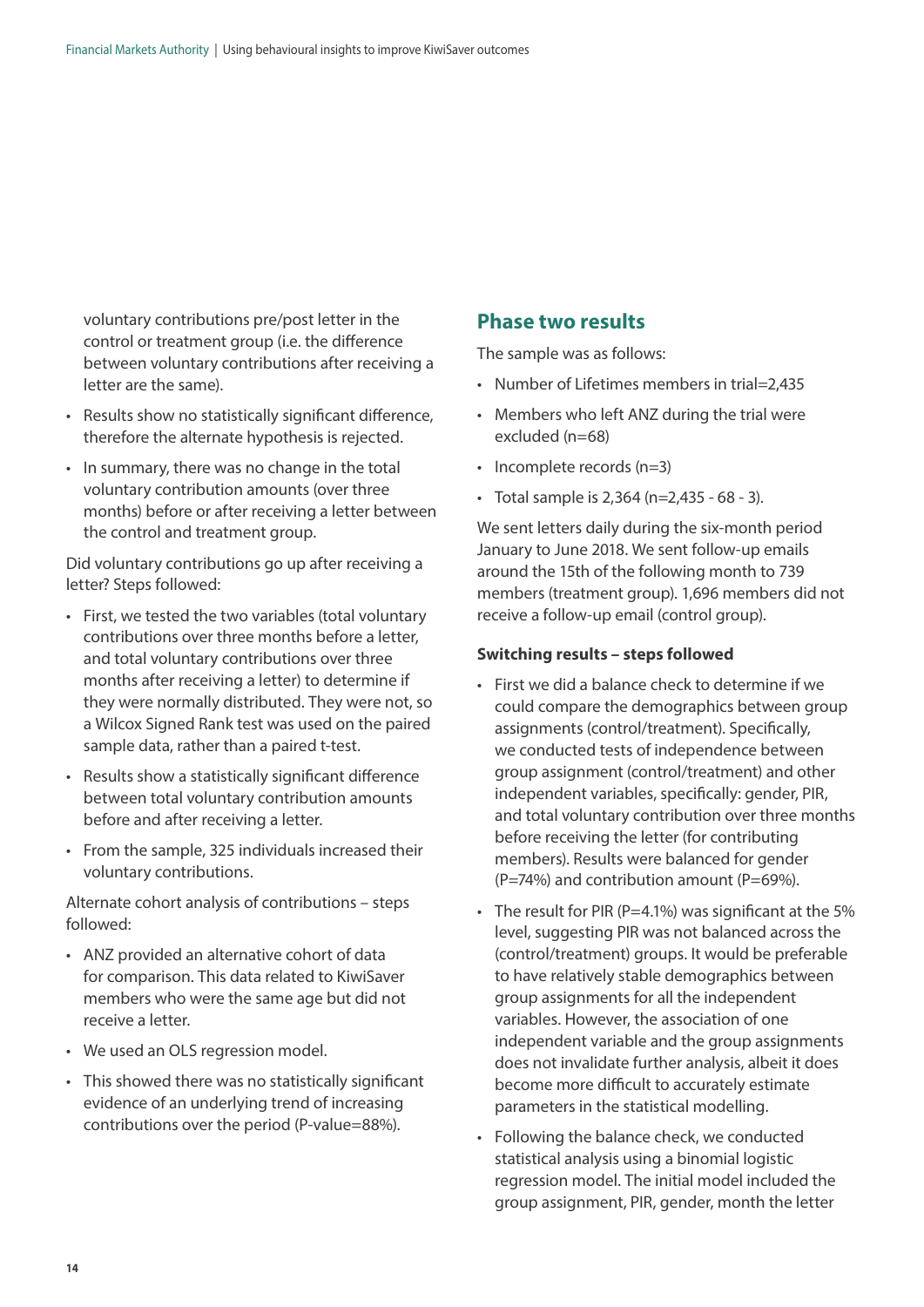was sent, the letter type (control or treatment), and total voluntary contributions over three months before receiving the letter.

- We found the following variables not to be statistically significant variables in the model: gender, month we sent a letter, letter type, and total voluntary contributions over three months before receiving a letter.
- As well as treatment group, we also found the PIR was statistically significant, with members on higher PIRs experiencing higher switching rates.
- The final full model therefore controlled for treatment group and PIR.
- The null hypothesis  $(H_0)$  is that there is no difference between the probability of switching in the control or treatment group (i.e. they are the same).
- The results show the treatment group is a statistically significant variable, therefore the null hypothesis is rejected.
- The result indicates a person receiving the treatment is 118% more likely to make an active switch out of the default Lifetimes fund.
- The result is relative (treatment vs control).

### **Contribution results – steps followed**

- Three variables were analysed: total voluntary contribution over three months before receiving a letter, total voluntary contribution over three months after receiving a letter, and the difference between those totals (dependant variable used in modelling).
- We used an OLS regression model. The initial model included the group assignment, PIR, gender, month a letter was sent, letter type, and total voluntary contributions over three months after receiving a letter. We analysed the following:
	- PIR, gender, and letter type were not statistically significant variables.
- Treatment group, the month we sent a letter, and total voluntary contribution over three months before receiving a letter were statistically significant. Receiving an earlier letter and having lower past contributions were associated with a higher contribution difference.
- The null hypothesis  $(H_0)$  is that there is no difference between the three-month total voluntary contribution pre/post letter between the control or treatment group (i.e. the voluntary contribution difference between the groups was the same).
- The results show the treatment group is a statistically significant variable, therefore the null hypothesis is rejected.
- In summary, there was a change in total voluntary contribution amounts (over three months) in the control and treatment group. As the treatment variable was coded with a 1 for treatment and 0 for control, the positive coefficient in the regression results implies that receiving a letter and a follow-up email increased contribution amounts, compared to only receiving a letter.
- This result indicates that a member receiving a letter plus an email made a 159% greater increase in average voluntary contributions, compared to a member receiving a letter only.
- The result is relative (treatment vs control)

Alternate cohort analysis of contributions – steps followed:

- ANZ provided an alternative cohort of data for comparison. This data related to KiwiSaver members who were the same age but did not receive a letter or email.
- We used an OLS regression model.
- This showed there was no statistically significant evidence of an underlying trend of increasing contributions over the period (P-value=83%).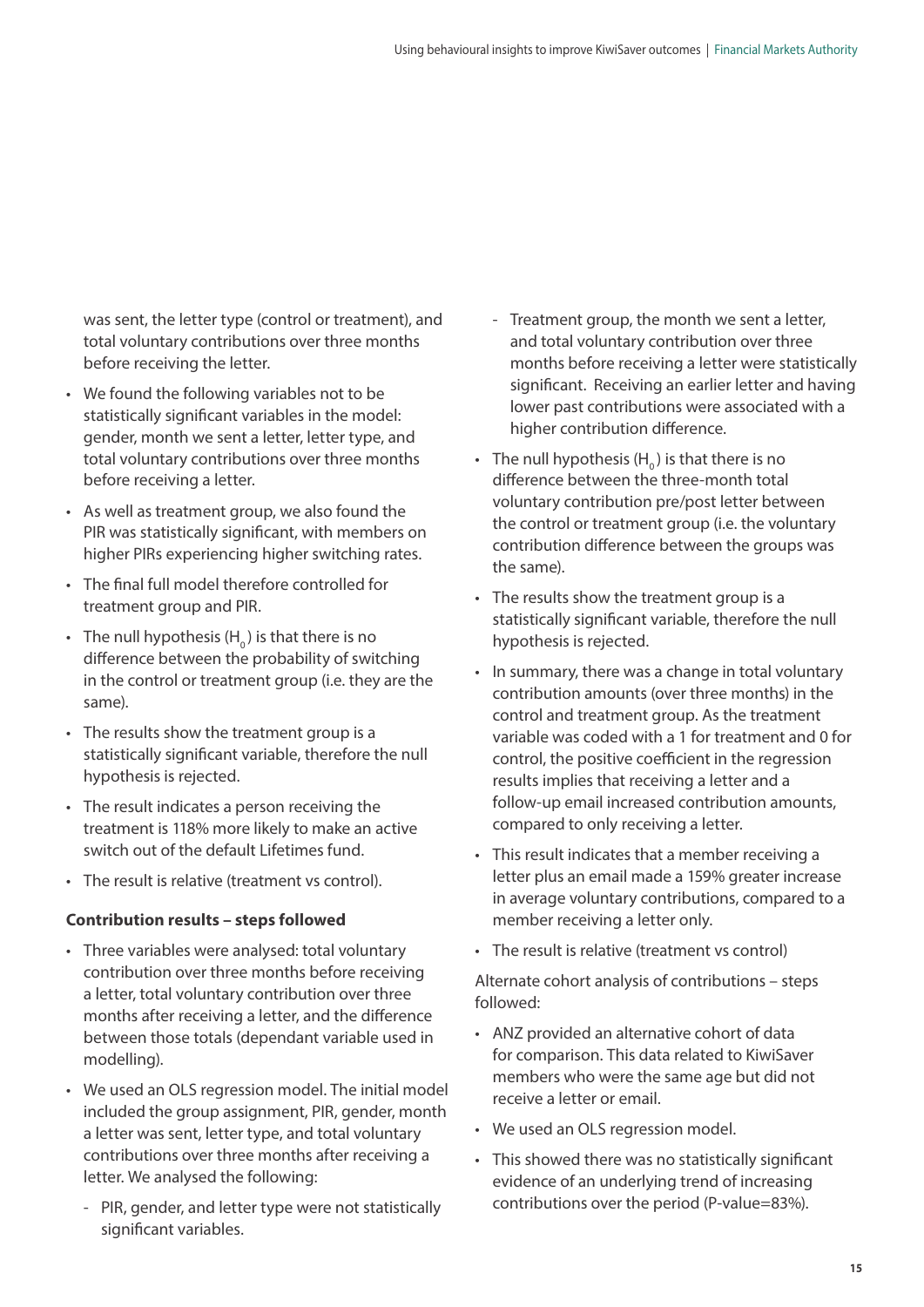# **Appendix 2: Correspondence**

# **Original letter**



ANZ KIWISAVER SCHEME - CONGRATULATIONS ON YOUR BIRTHDAY!

As an ANZ KiwiSaver Scheme Lifetimes investor, your savings are invested in one of our six funds based on your age.

The birthday you're celebrating this month takes you into the next Lifetimes age group. As a result, your investment has been transferred to the next applicable fund as follows:

#### BALANCED GROWTH FUND F01

| <b>Date</b> | <b>Transaction</b> | <b>Units</b> | <b>Unit Price</b> | <b>Value</b> |
|-------------|--------------------|--------------|-------------------|--------------|
| 24/04/2017  | Opening Balance    | 0.0000       | \$1.7348          | \$0.00       |
| 24/04/2017  | Switch In          | 2,454.5112   | \$1.7348          | \$4,258.09   |
| 24/04/2017  | Closing Balance    | 2,454.5112   | \$1.7348          | \$4,258.09   |

#### GROWTH FUND F01

| <b>Date</b> | <b>Transaction</b> | <b>Units</b> | <b>Unit Price</b> | Value        |
|-------------|--------------------|--------------|-------------------|--------------|
| 24/04/2017  | Opening Balance    | 2,445.5614   | \$1.7413          | \$4,258.46   |
| 24/04/2017  | Switch Out         | (2,445.3489) | \$1.7413          | (54, 258.09) |
| 24/04/2017  | Net tax (paid)     | (0.2125)     | \$1.7413          | (50.37)      |
| 24/04/2017  | Closing Balance    | 0.0000       | \$1.7413          | \$0.00       |

Details shown are only for fund(s) where a switch has been processed. Closing balances include tax (payable)/refundable as at the balance dates, plus any applicable management fee rebates.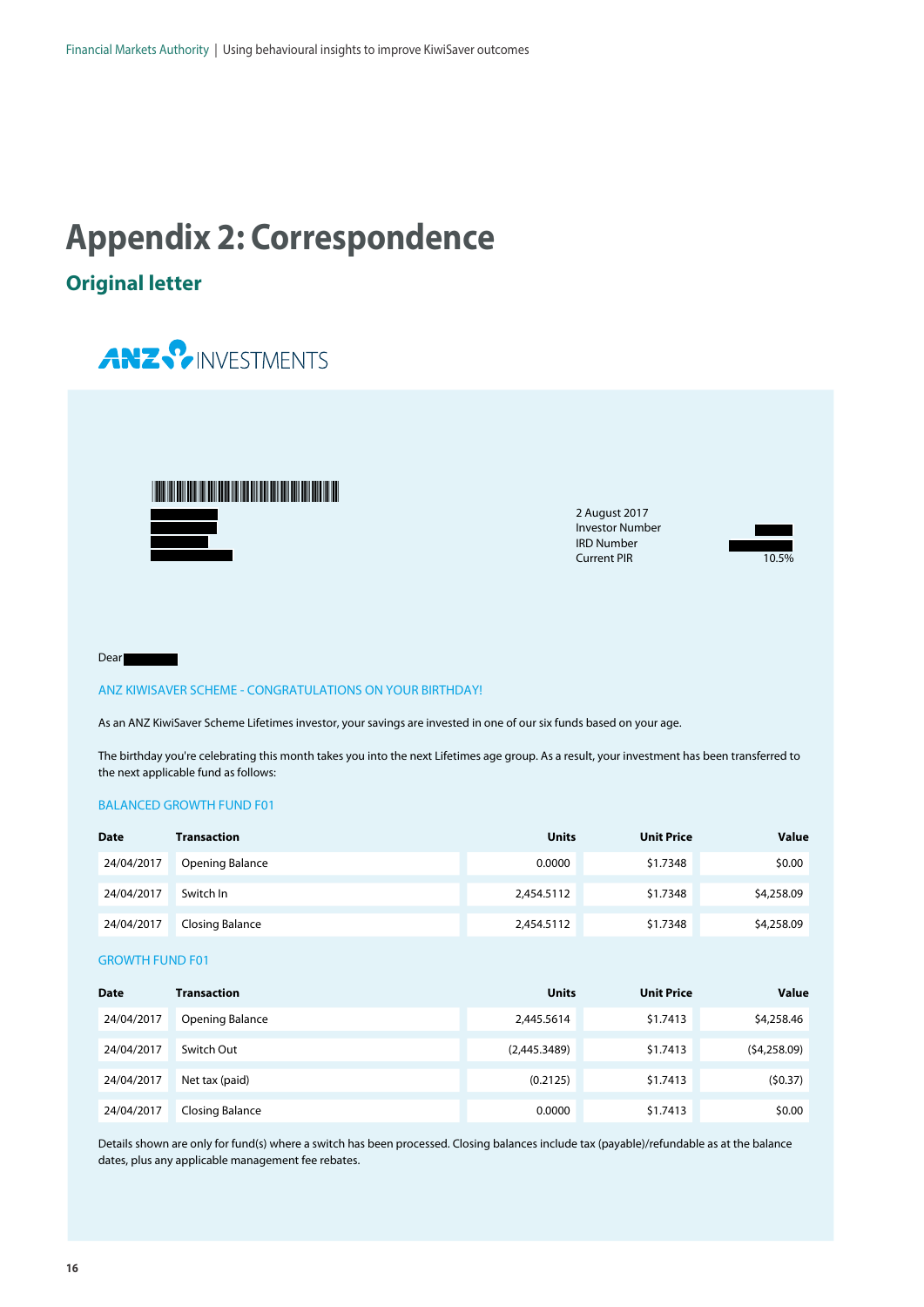INVESTOR NUMBER

Ξ

If you have any questions about your account, please contact us on 0800 736 034 or visit anz.co.nz/kiwisaver.

Yours sincerely

Head of Investment Operations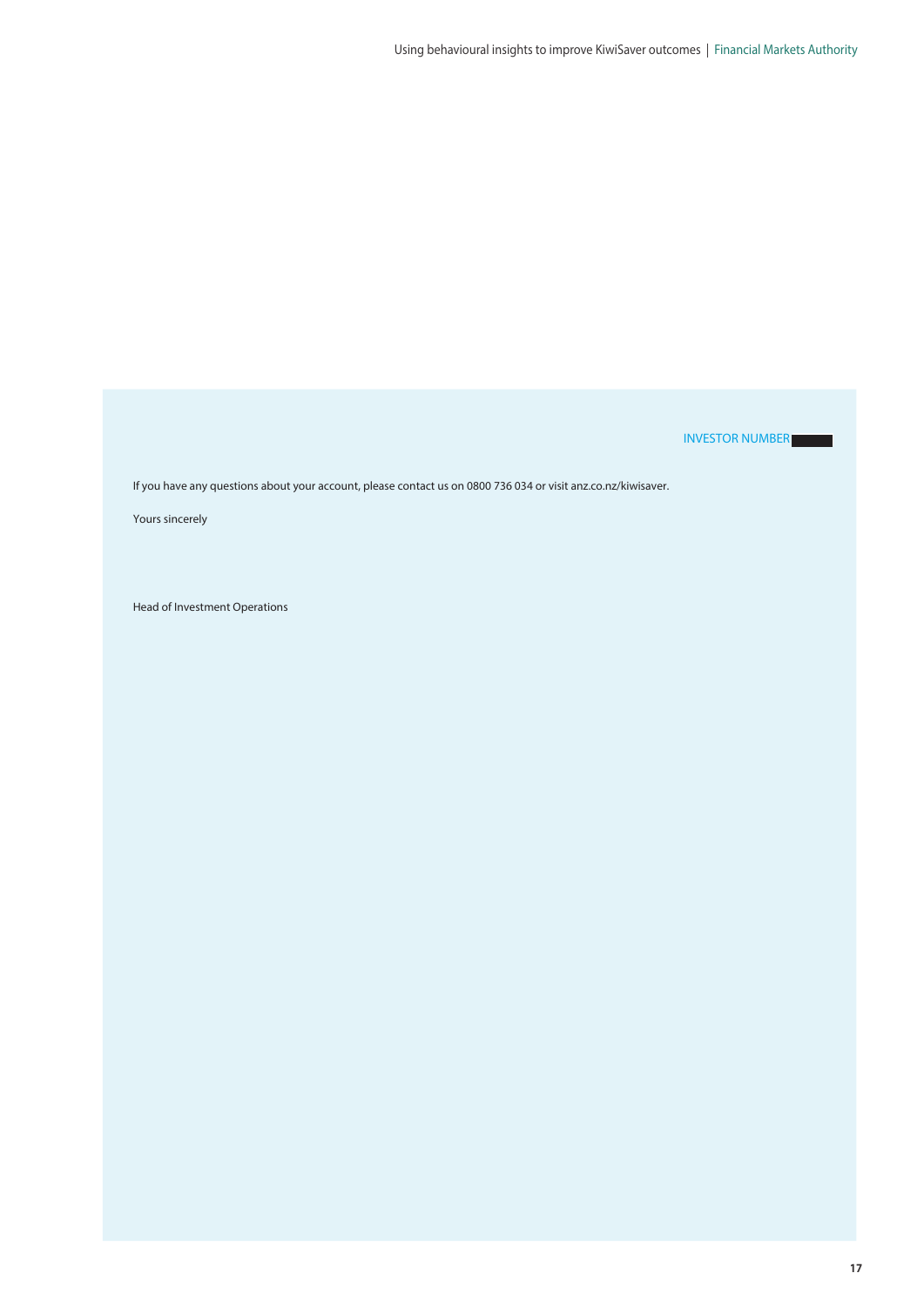## **Revised letter**



## **ANZ KIWISAVER SCHEME – YOUR FUND HAS CHANGED**

#### Dear<sub>1</sub>

Congratulations on your recent birthday. As a Lifetimes investor, your savings have been automatically moved from the Balanced Fund to the *lower risk* Conservative Balanced Fund. See over the page for more information, including how to change your fund if you want to.

#### ARE YOU ON TRACK FOR A GREAT RETIREMENT? CHECK NOW

How much should you be contributing to KiwiSaver to achieve the retirement lifestyle you want? Is the Lifetimes option still right for you? These are pretty common questions and luckily, finding the answers is easy.

#### TRY OUR ONLINE TOOLS FIRST

Our DIY online tools will help you take control of your retirement savings and make the right decisions for you.



#### **KiwiSaver Calculator**

Work out if you're on track to achieve your retirement savings goal - and what to do if you're not. anz.co.nz/kiwisavercalc

 $\{0\}$ 

2 August 2017

 $\overline{\phantom{0}}$ 

#### **INVESTOR NUMBER**

 $\overline{\phantom{a}}$ 

### **IRD NUMBER**

#### **CURRENT PRESCRIBED INVESTOR RATE (PIR)** 17.5%

**Risk Profile Tool** 

Answer five easy questions to identify your tolerance for risk and help you decide if the Conservative Balanced Fund is still right for you. anz.co.nz/RPQ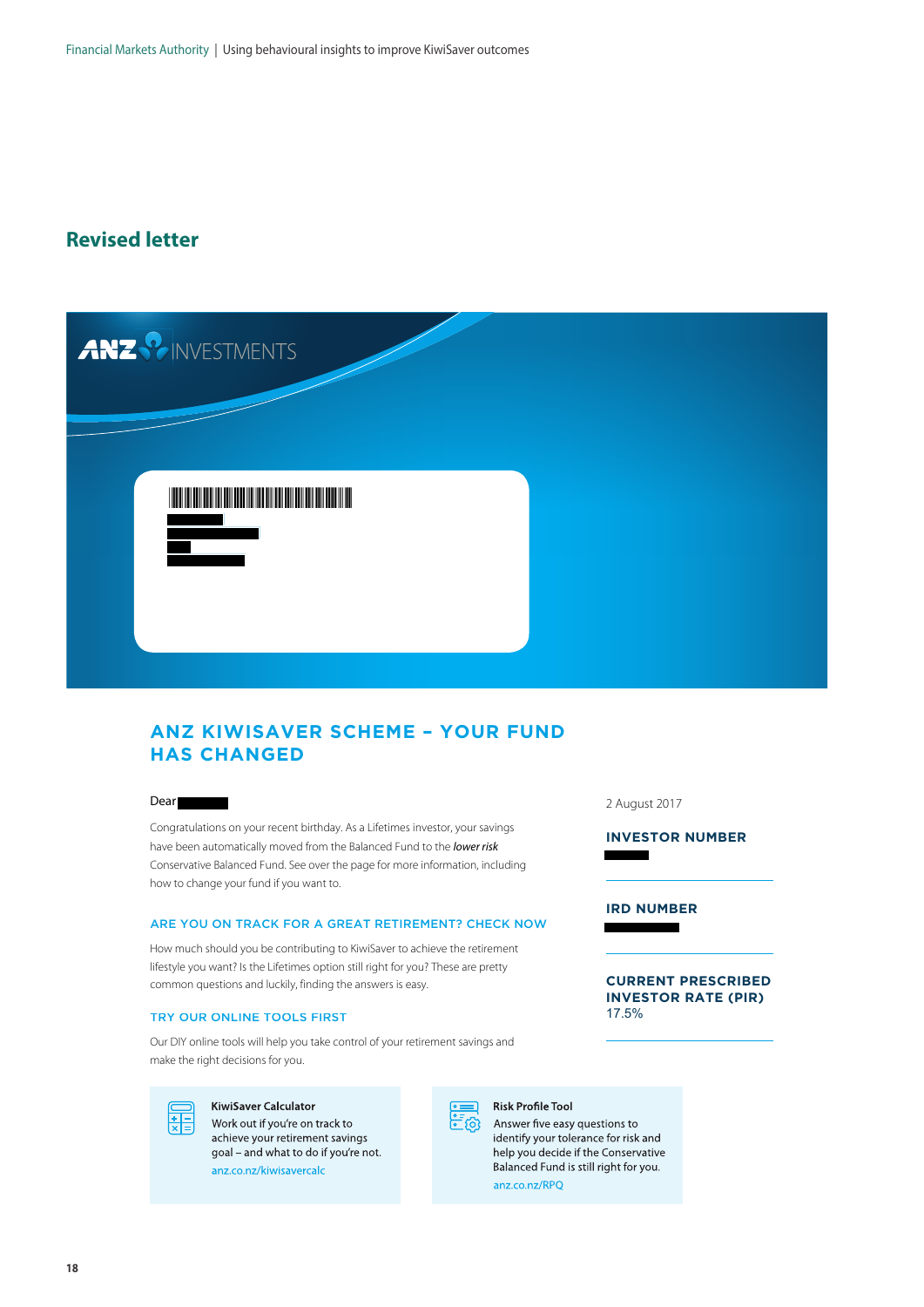#### NEED MORE GUIDANCE? SPEAK TO ONE OF OUR EXPERTS FOR FREE FINANCIAL ADVICE

Most New Zealanders who seek out financial advice do so in their 50s. And it's a good idea, as having a financial plan can make it easier to save and achieve your goals, and feel more confident.

A good financial plan should help you:

- clarify your current financial situation
- identify your financial goals and timeframes, and whether they are realistic
- $\bullet$  identify your risk profile.



Speak to your financial adviser, or call us on 0800 269 238 (select option 3) - our team can provide you with free guidance and support over the phone.

#### FUND SWITCH DETAILS

#### **From: Balanced Fund F01**

| <b>Date</b> | <b>Transaction</b> | <b>Value</b> |
|-------------|--------------------|--------------|
| 24/04/2017  | Opening Balance    | \$4,123.95   |
| 24/04/2017  | Switch out         | (S4.121.78)  |
| 24/04/2017  | Net tax (paid)     | (52.17)      |
| 24/04/2017  | Closing Balance    | \$0.00       |

#### **To: Conservative Balanced Fund F01**

| <b>Date</b>          | <b>Transaction</b>         | <b>Value</b> |
|----------------------|----------------------------|--------------|
|                      | 24/04/2017 Opening Balance | \$0.00       |
| 24/04/2017 Switch in |                            | \$4,121,78   |
|                      | 24/04/2017 Closing Balance | \$4,141.78   |

If you'd like to change your fund, you can log in to ANZ Internet Banking to change your fund online.

If you don't have ANZ Internet Banking, or you have any questions about your account, please contact us on 0800 736 034 or visitnz.co.nz/FutureWise.

Yours sincerely

Head of Investment Operation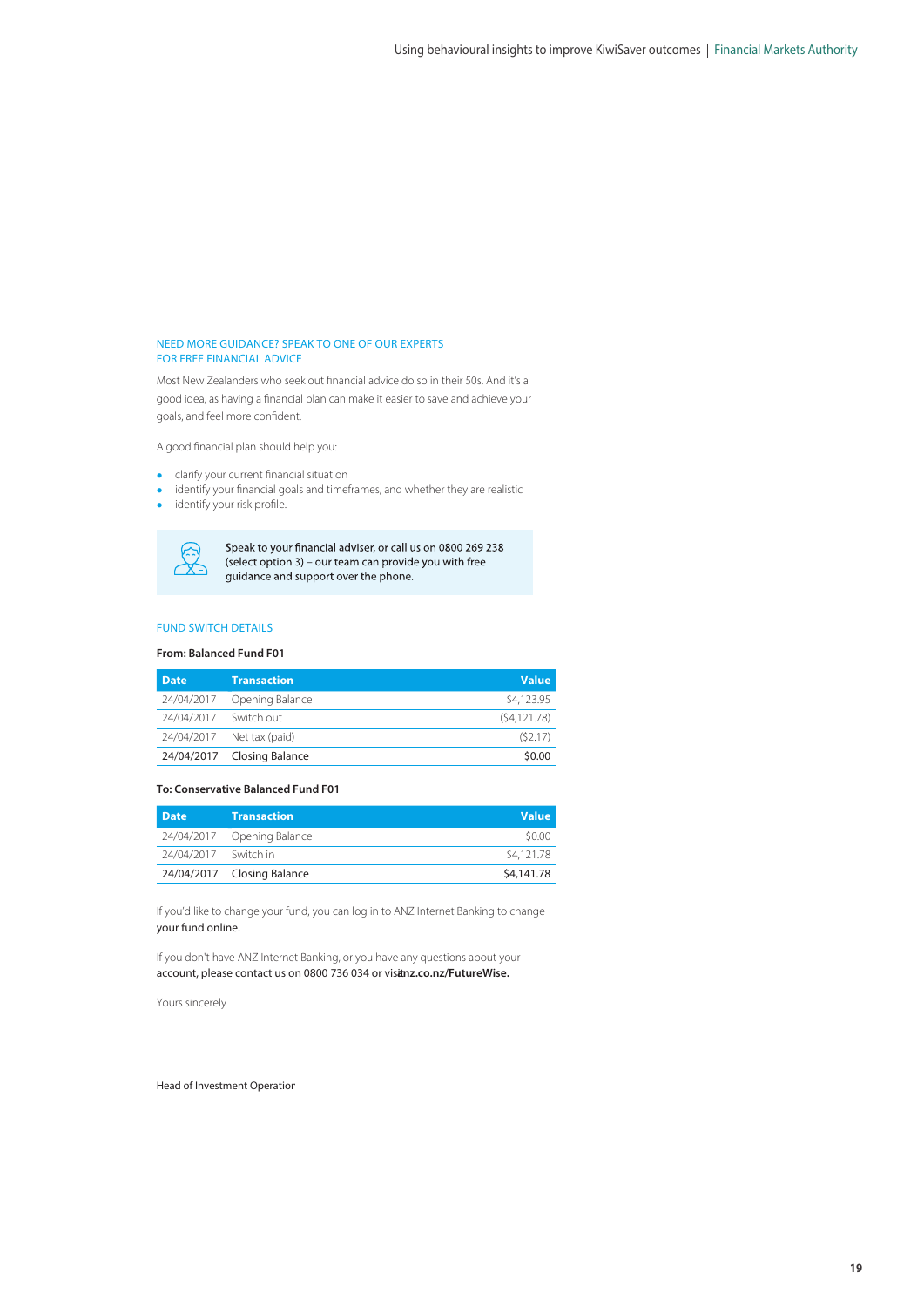#### **To:** Lynn, Rachel **Subject:** Are you on track for the retirement you want? Check now **Email**



**Investor number:** 

Dear

#### **ACT NOW FOR A BETTER RETIREMENT**

Recently, we sent you a letter to let you know that as a Lifetimes option investor in the ANZ KiwiSaver Scheme, your savings have been automatically moved from the Balanced Fund to the *lower risk* Conservative Balanced Fund following your recent birthday.

With ten years until you reach 65 (the age many New Zealanders aim to retire), now is the perfect time to review your retirement savings. With our KiwiSaver account calculator, it only takes a few minutes to see how much you may have when you retire – and what that could mean for your retirement lifestyle.

Use our KiwiSaver account calculator

#### **TODAY'S SMALL CHANGE CAN BE TOMORROW'S BIG MONEY**

If you're concerned that you aren't saving enough for your retirement, now is the time to act. **Even small contributions can make a big difference** to your retirement savings over the next ten years and when you retire you'll be very glad you did.

Are there spending habits you can change to free up a little extra money to invest? An extra \$20 a week (the equivalent of a daily coffee) could turn into an extra \$10,000 in retirement.

Contributing an **EXTRA \$20 A WEEK** could give you **\$10,000 MORE\*** to spend in

#### **CONTRIBUTING IS EASY**

You can transfer money directly to your KiwiSaver account in ANZ Internet Banking or ANZ goMoney.

contribute more? **AN EXTRA \$50 \$24,000 MORE\*** to spend in retirement

Check out other ways to contribute

Thanks for choosing ANZ Investments. We look forward to continuing to help you stay on top of your retirement goals. If you need any help please get in touch on 0800 269 238.

#### Regards

General Manager Wealth Products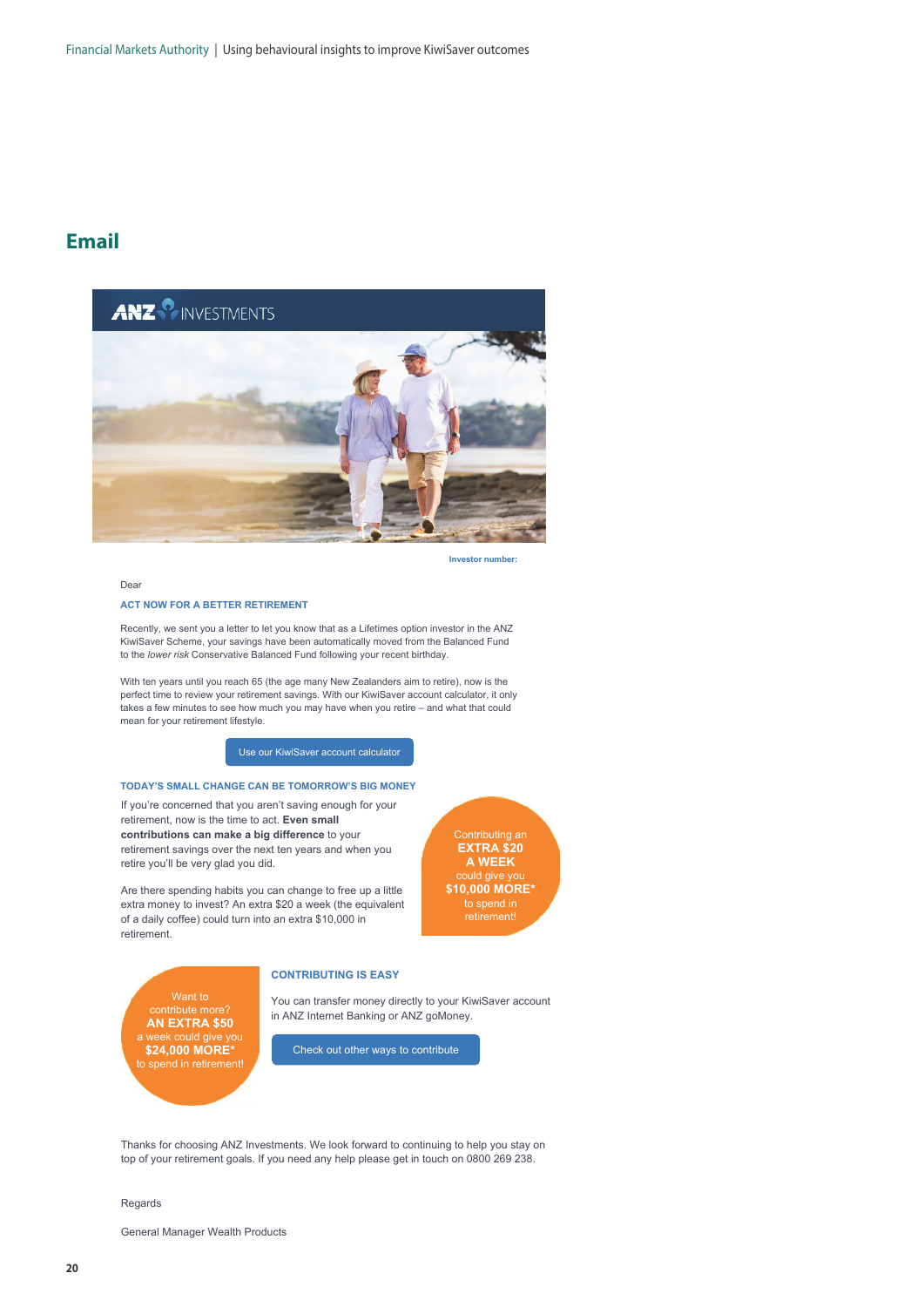Using behavioural insights to improve KiwiSaver outcomes | Financial Markets Authority